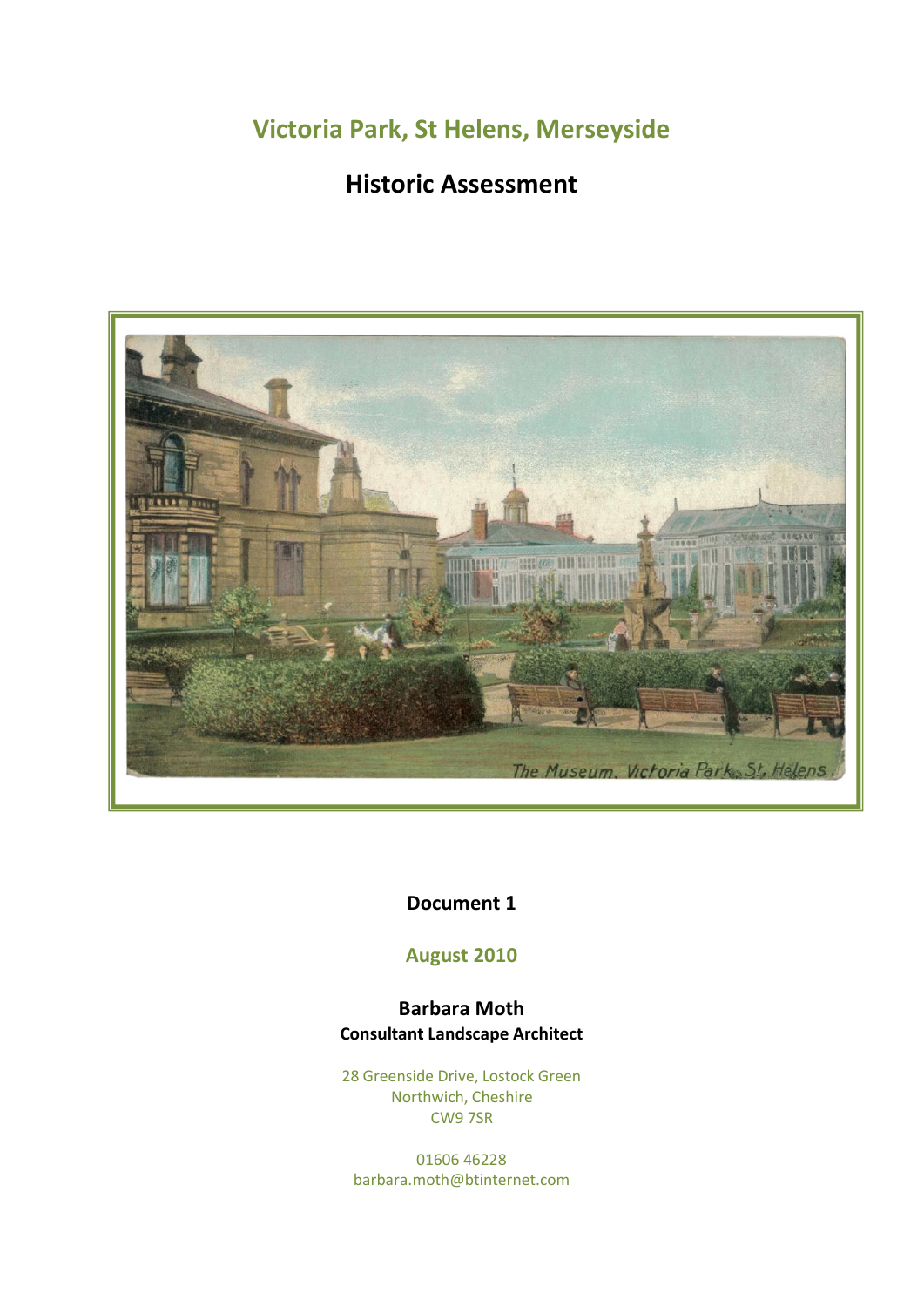## **Victoria Park, St Helens**

### **Historic Assessment**

**Document 1**

**Contents**

**Introduction**

**Historical Development**

**Background to creation of the park The Site Establishment of the park Development of the park Recreational developments of the 1920's and 30's The Second World War Post war changes Analysis of change Chronology of Principal Events**

**Site appraisal**

**Assessment of historic significance**

**Summary of issues affecting historic significance** 

**Conservation Principles**

**Appendix** 

**Appendix 1: Full Chronology**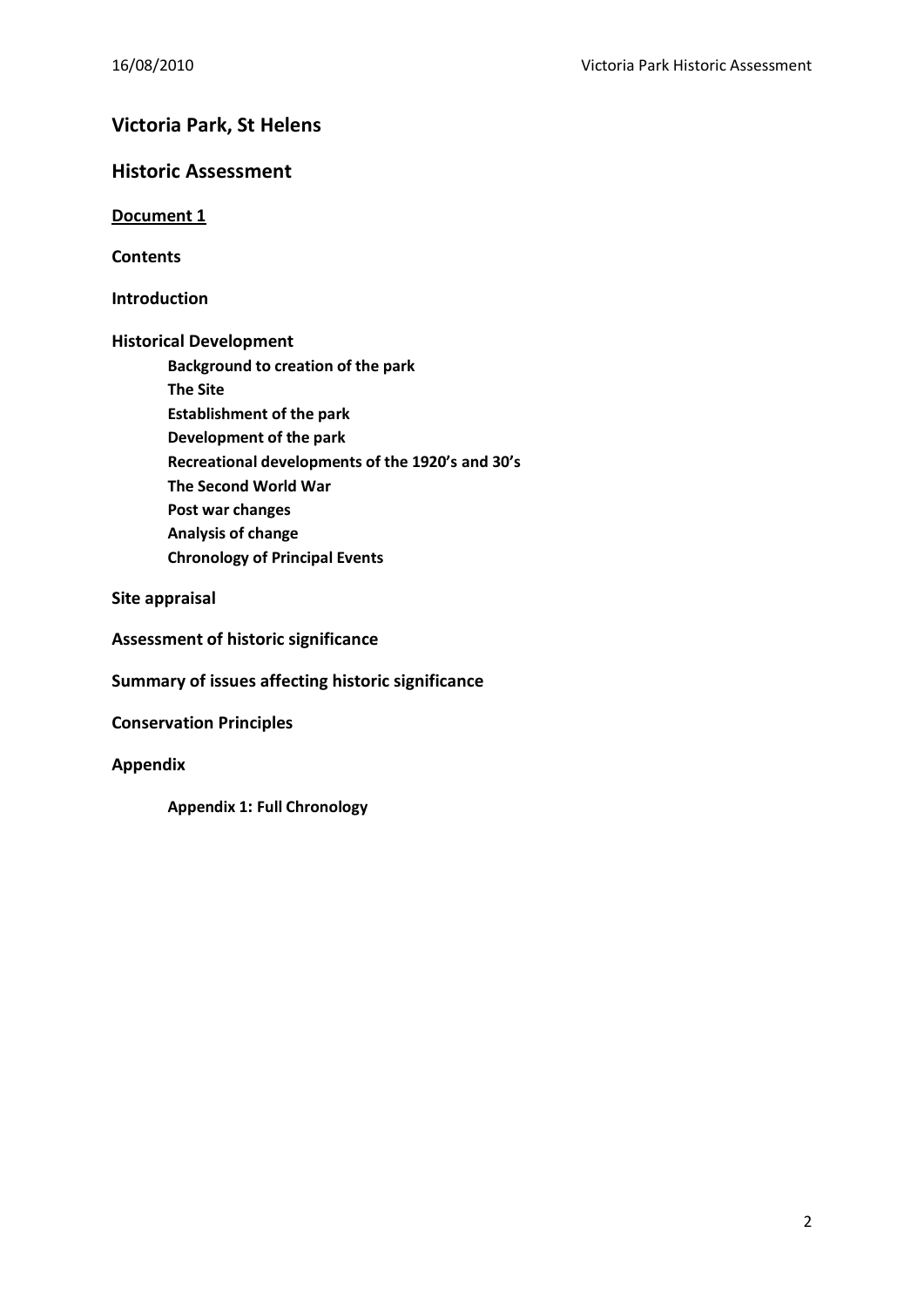### **Document 2**

## **Plans, Drawings and Photopanels**

## **Plans**

| STVP/HD/01         | <b>Early Plans</b>       |
|--------------------|--------------------------|
| STVP/HD/02         | Park Proposals           |
| STVP/HD/03         | 1894 Ordnance Survey     |
| STVP/HD/04         | 1908 Ordnance Survey     |
| STVP/HD/05         | 1927 Ordnance Survey     |
| STVP/HD/06         | 1945 Aerial Photograph   |
| STVP/HD/07         | <b>Site Analysis</b>     |
| <b>Drawings</b>    |                          |
| STVP/HD/10         | <b>Park Buildings</b>    |
| STVP/HD/11         | <b>Bandstand designs</b> |
| <b>Photopanels</b> |                          |
| Photopanel 1       | The pond                 |
| Photopanel 2       | The grotto               |
| Photopanel 3       | The formal garden $-1$   |
| Photopanel 4       | The formal garden $-2$   |
| Photopanel 5       | Entrances                |
| Photopanel 6       | Park facilities          |
| Photopanel 7       | 1929 Aerial photograph   |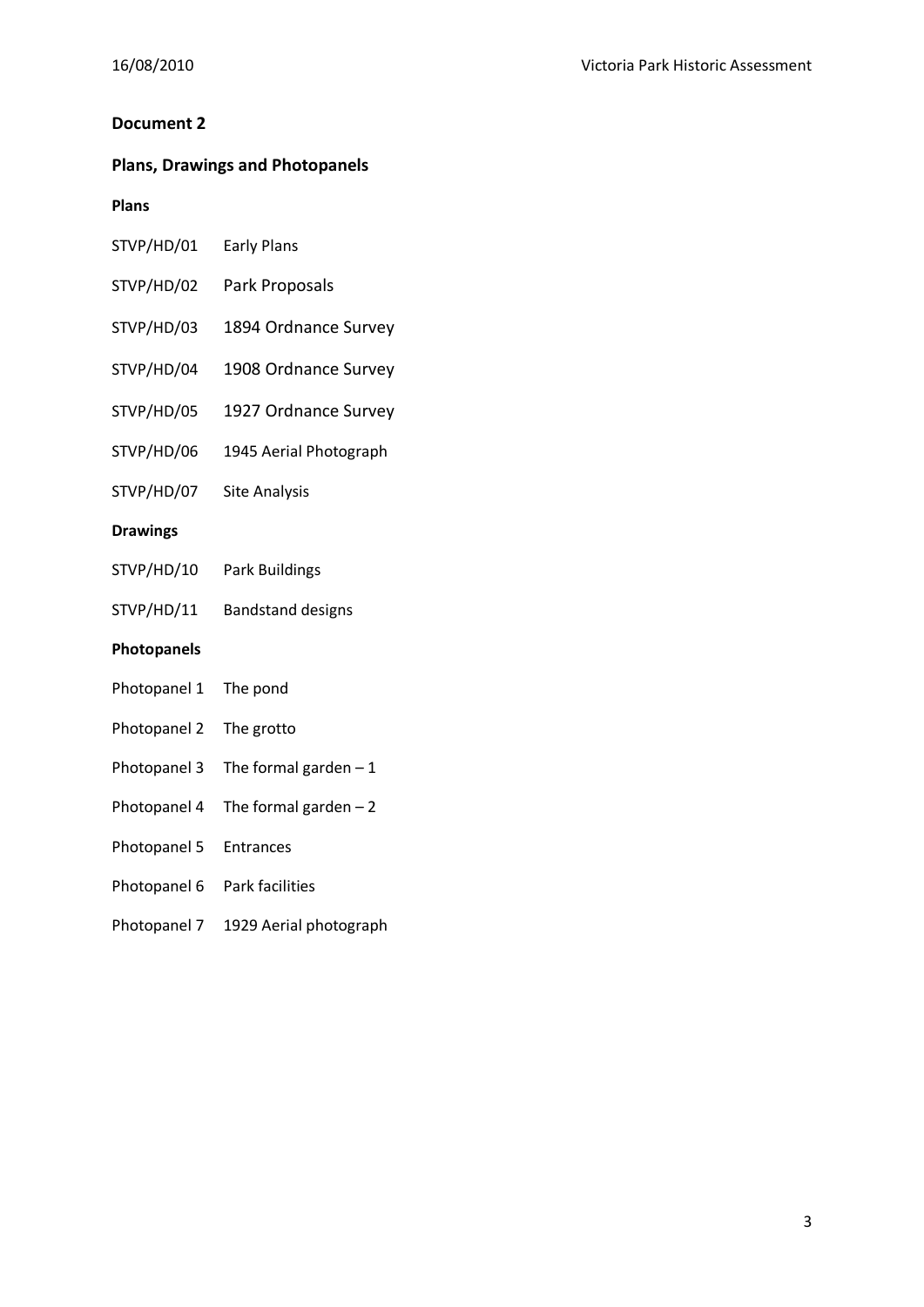#### **Introduction**

This report on the Historical Development of Victoria Park, St Helens has been prepared for NPS NW Ltd South Lakeland on behalf of St Helens Council Parks and Open Spaces Department by Barbara Moth Consultant Landscape Architect. It is one of a number of studies undertaken to inform the development of proposals for the regeneration of Victoria Park and in support of St Helens Stage 2 application for funding from the Heritage Lottery's Parks for People Initiative.

The report is presented in two sections. This written document describes the historical development of the park, its origin and changes over time; provides a site appraisal, an assessment of historic significance, and a summary of issues affecting historic significance and conservation principles.

The second section, bound separately, comprises plans, drawings and photographs supporting the written document.

#### **Historical Development**

This section of the report outlines the context within which Victoria Park was first established, describes the site prior to development and the design, layout, additions and losses from the park.

#### **Background to creation of the park**

The need for a park and choice of site are closely linked to the history and development of the town itself.

Until the early 19<sup>th</sup> century St Helens was little more than a village. The Domesday survey records no settlement in the area. The townships of Eccleston, Windle, Parr and Sutton and 11 others constituted Prescot parish, part of the Lichfield diocese. As these parishes were large, chapels were built as intermediate places of worship between the parish churches. One such chapel within Windle beside the road between Warrington and Ormskirk was dedicated to St Helen. It is shown on John Speed's county map of 1610, see Plan 01.

By 1540 coal had been discovered and was being mined at Sutton Heath. During the 16<sup>th</sup> and 17<sup>th</sup> centuries outcropping coal seams were excavated by hand usually from shallow pits. These were abandoned as they became flooded by ground water and a new pit would be created nearby. By the early 18<sup>th</sup> century a combination of the development of the Cheshire salt industry and growth of Liverpool created a demand for coal and an incentive to overcome the difficulty and cost of transportation. Between 1726 and 1746 the road from Liverpool to Prescot and then to St Helens was turnpiked enabling Windle and Eccleston coal pits to have access to the Liverpool market. In 1757 the Sankey Brook was made navigable by cutting a canal to bypass the most tortuous stretches of the watercourse. By 1771 an estimated 90,000 tons of coal were passing down the canal to Liverpool each year.

Coal and canal became the catalysts for industrial development. John Mackay, a coal proprietor, encouraged furnace industries to his Ravenshead property south of St Helens. This resulted in the establishment of the British Cast Plate Glass Companies Manufactory, England's largest industrial building of the period. The Parys Mine Company from Anglesey came to Ravenshead and set up a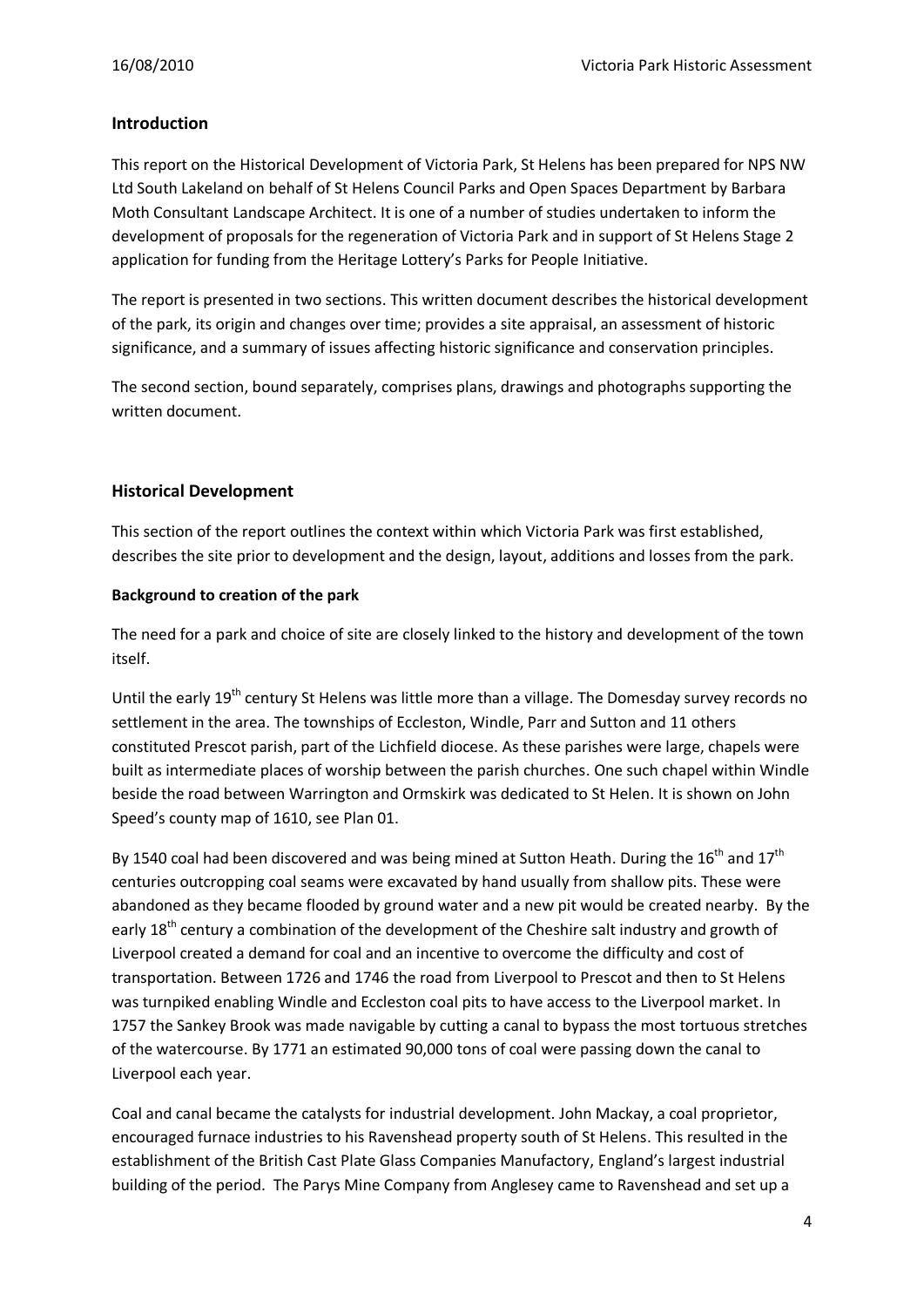smelting works beside the canal to produce copper. In 1827 the St Helens Crown Glass Company founded by Peter Greenall and William Pilkington, later to become 'Pilkington Brothers', made their first glass, and salt, alkali, textile and brewing industries also thrived.

Workers were attracted to the opportunities for employment and the town spread with limited provision of basic amenities. Residents lived in the smoky smelly atmosphere created by the mines, manufacturing and chemical processes. Peter Greenall, MP, promoted an 'Act for paving, lighting, cleansing, watering and otherwise improving the town of St Helens' in 1845, the need for this demonstrated by cholera epidemics in 1849 and 1854. The 1868 Charter of Incorporation defined St Helens officially as a Municipal Borough and the St Helens Improvement Act of 1869 gave the new borough powers under sections 243-245 to create parks, fund, maintain and use them. It was not until 1886 that St Helens acquired and opened Cowley Hill Park, subsequently renamed Victoria Park.

#### **The Site**

-

Much of Windle remained a rural area into the  $19<sup>th</sup>$  century when St Helens population grew rapidly from 5,825 in 1831<sup>1</sup> to 45,000 in 1870. Robert Sherbourne's watercolour of 'Cowley House and Billinge Beacon' 1793<sup>2</sup> indicates a rolling landscape of fields bounded by treed hedgerows, with Cowley House set in the summit of a rounded hill and smaller cottages along a lane. Greenwood's Map of Lancashire 1818 (see Plan 01) indicates the early development of St Helens, mainly to the south around Ravenshead, but with Cowley Hill Lane and the route of City Road clearly shown. Windle Tithe Map of 1842, based on a map of 1801 (see Plan 01) and the First Edition Ordnance Survey published in 1849 (see Plan 02) confirm the rural nature of the landscape of Cowley Hill.

The place names and field names are informative. Cowley may be derived from cow's pasture, ley or leah being a clearing in a wood, or, as most places named Cowley are associated with hills, may mean 'a round top'<sup>3</sup>. Land owned by John Speakman included Rye Grassfield (988), Great Marled Hey (991) and Little Marled Hey (993), fields with a cluster of marl pits and a single marl pit on their adjoining boundaries. 'Marl' is the term given to locally occurring areas of clay with a lime content that was used to make ploughed soil less acidic. The practice of marling was widespread, occurring from the 17<sup>th</sup> to the 19<sup>th</sup> centuries. Marl pits were often created in clusters of two or three and almost always respect the enclosure system existing at the time of their excavation, as here. After extraction the clayey subsoil held water so that over the years the pits became permanent ponds with a fringe of trees, typically alder, a characteristic feature of the lowland Lancashire and Cheshire landscape. The field names and ponds here bear witness to this practice and provide evidence of the nature of the subsoil.

Adjacent fields owned by Thomas Caldwell also owe their names to earlier excavations. These include Coal Pit Meadow (984), Marsh Meadow (985), The Delfs (994) and Little Clay Hey (995). Coal mining may not have succeeded in 'Coal Pit Meadow' due to the presence of ground water, indicated by the name of the adjacent field 'Marsh Meadow'. Delf means 'digging, mine, quarry,

 $1$  According to the Penny Cyclopaedia, 1839, wikipedia.org/

<sup>2</sup> Presland, M. *St Helens a pictorial history,* Phillemore, 1995 includes an image of the watercolour at Manchester Central Library

<sup>3</sup> Ekwall, E, *The Concise Oxford Dictionary of English Place-names, Oxford Clarendon Press*, 1991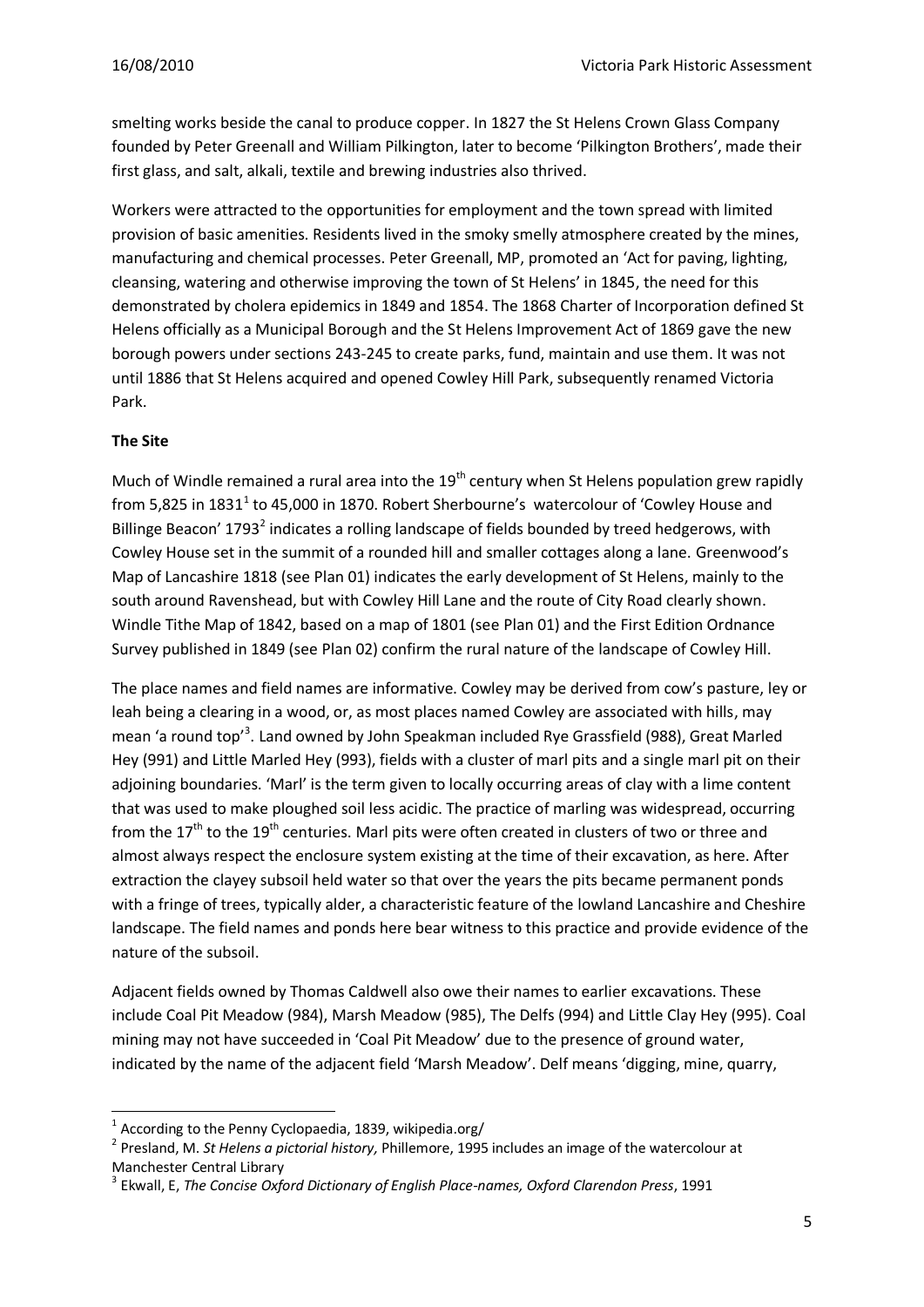ditch'<sup>4</sup> inferring that 'The Delfs' was also a place of excavation, perhaps exploratory for clay, coal or marl.

The First Edition 6 inch Ordnance Survey published in 1849 indicates some change in the agricultural land belonging to John Speakman. The marl pits are now linked by a belt of woodland and the profile of the marl pit cluster has been altered to create a single large pond with an island. A summerhouse is indicated south of the pond and the fields each side are shown as parkland, with 'Great Marled Hey' to the east having parkland trees. John Speakman died in 1847 about the time that the survey for the First Edition recording these changes was completed. John Ansdell, a local solicitor who had married the widow of John Speakman's brother Richard Speakman, acquired part of the Cowley Hill estate and built Cowley House in 1849- 1850. One interpretation of this sequence of events is that John Speakman began the creation of a park, and that John Ansdell, a relation by marriage, acquired the property after his death with the intention of completing the park and house.

At this time Cowley Hill lay outside the town and was being colonised by a better class of housing of which John Ansdell's Italianate villa by Charles Read was the grandest<sup>5</sup>. Of two and three storeys with a four storey tower it was situated south of the large pond with views to north west, south west and south east; stabling and service buildings lay to the north east. John Ansdell must have added to the area of the land acquired from John Speakman for when he died in 1885 his executors offered Cowley House and the estate of 31 acres to St Helens Corporation for a park. The council acquired the property in January 1886 for £11,000 and placed a protective restriction on the site so that it could only ever be used as a park or recreation ground.

#### **Establishment of the park**

**.** 

As there are no plans of John Ansdell's park much has to be deduced from council records, early photographs and a plan of the proposed park produced in the local paper to coincide with the opening of the park on June  $14<sup>th</sup> 1886<sup>6</sup>$ , see Plan 02. The principal approach to the house was from Cowley Hill Lane. From Windlehurst Gate the drive swept uphill to a forecourt on the north- west facade and thence into a service court with stabling adjacent to a walled garden. A formal garden lay south west of the house, enclosed on three sides by the house, a conservatory and garden wall with the fourth side open to the park. A planted mound screened the house and formal garden from new villas on Rutland Street, and it seems probable that other belts and groups of trees were planted to soften or screen the park boundaries, some of which were walled<sup>7</sup>. The First Edition Ordnance Survey and plan of the proposed park both show an 'old footpath' from Cowley Hill Lane to Rutland Street. It is evident from the disposition of planting groups on the eastern side of the footpath that Ansdell sought to screen users of the path from the house. Paths from the house circumscribed the pleasure grounds focused on a large pond, and crossing a bridge near a small building presumed to be a boathouse. The structure shown as a summerhouse on the First Edition Ordnance Survey is still

<sup>4</sup> Ekwall, E, *The Concise Oxford Dictionary of English Place-names, Oxford Clarendon Press*, 1991

<sup>5</sup> Pevsner,N and Pollard, R *The Buildings of England Lancashire: Liverpool and the south-west*, Yale University Press 2006, p564. Presley, M in *St Helens a Pictorial History* states that the house was designed by George Harris.

<sup>6</sup> St Helens Local History and Archives Library, A78.2 (P) *Supplement to the St Helens Newspaper and Advertiser, Saturday, June 19th 1886*

<sup>7</sup> Minutes of 16.6.1886 refer to 'rebuilding old wall' in connection with J. and T. Yearsley's tender for erecting a dwarf wall for the park.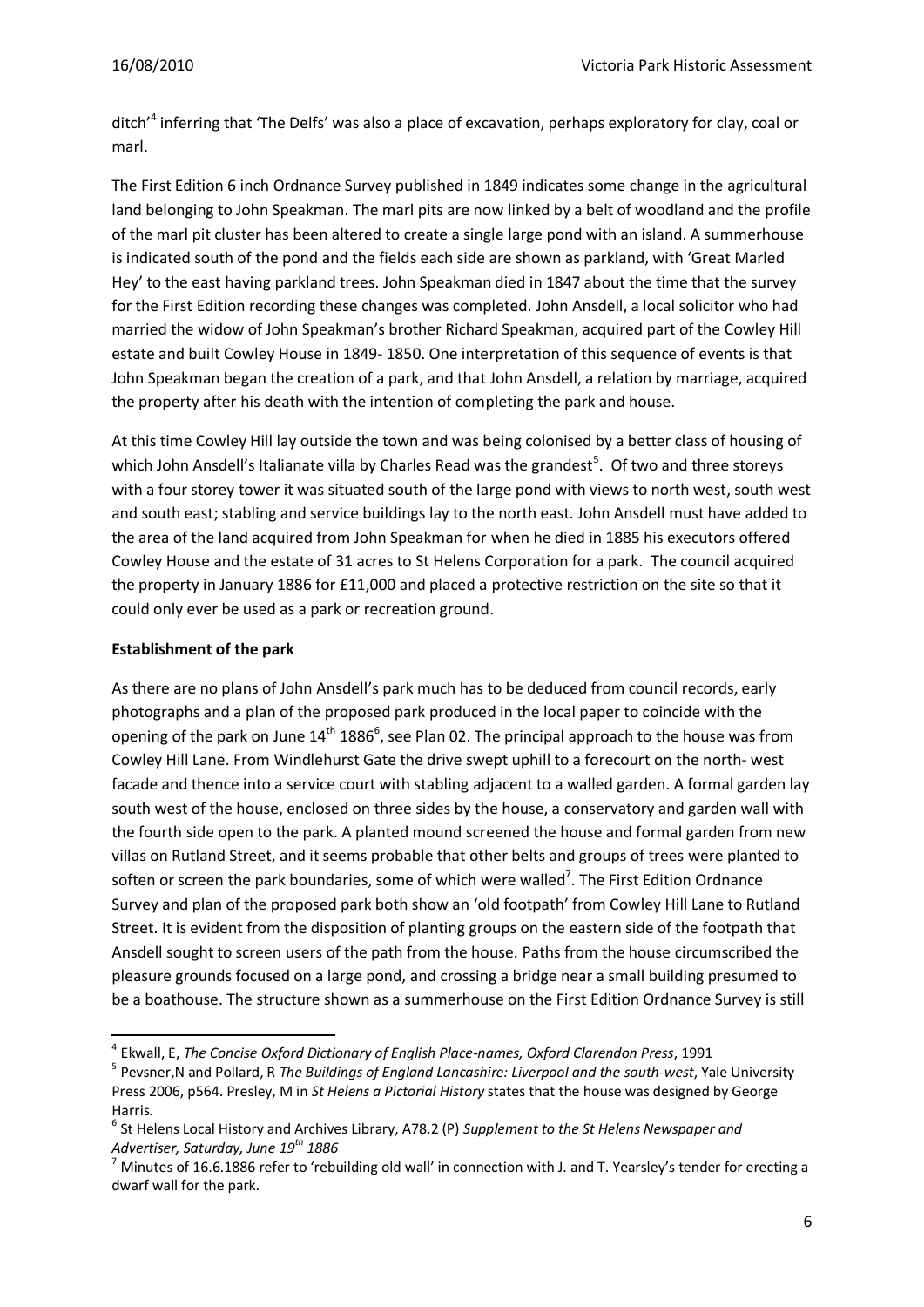present though not named, and is consistent with the location of the surviving grotto.

On 2<sup>nd</sup> April 1886 the Parliamentary, Improvement, and General Purposes Committee met at Cowley House:

- *1. To arrange with the Executors of the late John Ansdell for immediate possession of the premises.*
- *2. To obtain and accept tenders for external cement work of the mansion and for the painting of the outside woodwork of the mansion and conservatories*
- *3. To purchase all or any of the plant, garden seats and implements on the premises, suitable for the proposed Park*
- *4. To purchase trees and shrubs to the value of £50*
- *5. To engage men to remove any decayed trees; plant new ones, and put the grounds in order*

The report indicates that in the latter years of Ansdell's life or since his death the property had suffered a degree of neglect which the councillors were keen to address in order to open the park. Later in April the surveyor submitted a plan and estimates for laying out Cowley Park which was generally approved and it was resolved "that tenders be invited for the wall and railings between points A and B, Entrance gates and Pillars, also that the Surveyor be instructed to proceed with the laying out of the walks, and that he obtain patterns and estimates for garden seats."<sup>8</sup> The Surveyor also invited tenders for 1400 trees for the park. The Committee engaged a Supernumerary Park Constable who was allowed to live in the Windlehurst Lodge and accepted the application of E. Pye for the situation of Head Gardener and Park Keeper.

On  $1<sup>st</sup>$  June the Surveyor reported the following estimate of expenditure:

| Lodge                              | £450.0.0  |
|------------------------------------|-----------|
| Railings, Walls and Entrance gates | £1200.0.0 |
| Urinals                            | £100.0.0  |
| <b>Seats and Notices</b>           | £122.0.0  |
| <b>Walks and Drains</b>            | £860.0.0  |

The following week the footpath from Rutland Street had been conveyed to the Corporation, Messrs Doulton's offer of "terracotta work to value of £20 as per catalogue" had been accepted, and John Finch of Dudley was "to supply 20 gander seats (design 64)5' 6'' long @ 12/6d each and 20 (design 46) 5' 6" long at 32/6d each with 5/d discount."<sup>9</sup> A tiered fountain thought to be the one given by Doulton is shown on an early photograph of the formal garden, see Photopanel 3.

Cowley Hill Park was formally opened by the Mayor on  $14<sup>th</sup>$  June 1886, after the grounds had been put in order but before the proposed work was carried out. Expenditure on the park was criticised by an article in the St Helens News and it was perhaps to balance this criticism and celebrate the park's opening that a plan of the park was published. It seems probable that the published "Plan shewing proposed mode of laying out the Cowley Hill Estate as a Public Park"<sup>10</sup> (Plan 02) was based on the

<sup>-</sup> $^8$  12.04.1886 Parliamentary, Improvement, and General Purposes Committee Minutes

 $^{9}$  07.06.1886 Parliamentary, Improvement, and General Purposes Committee Minutes

<sup>10</sup> St Helens Local History and Archives Library, A78.2 (P) *Supplement to the St Helens Newspaper and Advertiser, Saturday, June 19th 1886*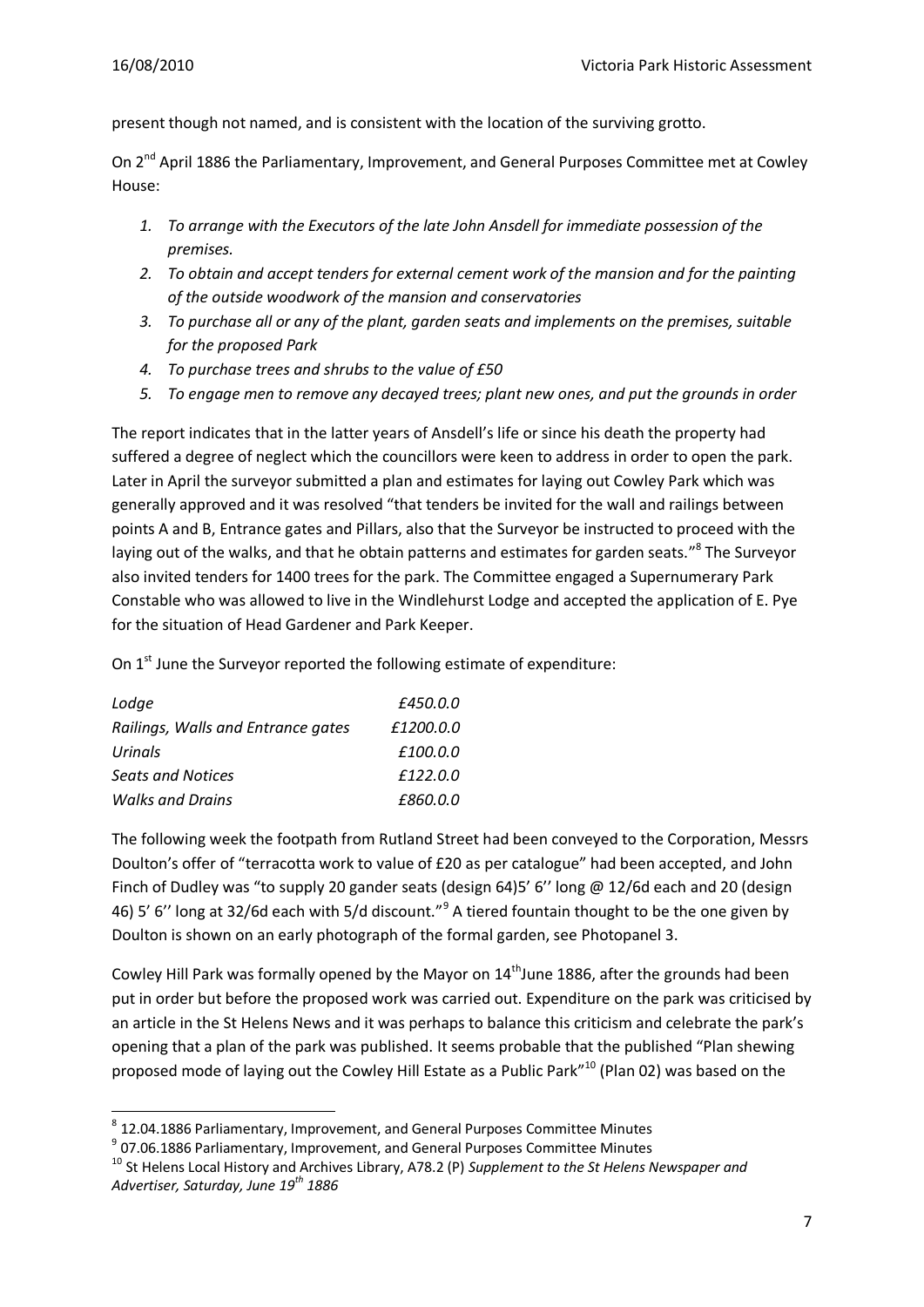Surveyor's plan mentioned in the minutes. The plan indicates the extent of wall and railings between points A, on Cowley Hill Lane at the park boundary with the houses on Rutland Street, and B, towards the southern corner of the park on City Road. Yearsley's tender for erecting a dwarf wall, four pillars, rebuilding old wall and three entrance pillars (stone) for main entrance and railings was accepted together with "Francis Morton and Co's revised tender for palisading 5' high and 8' gates $"^{11}$ . The plan also shows the proposed sinuous path around the whole park which was modified by a link west to Cowley Hill Road and had a turnstile at a pedestrian entrance on the north boundary. The large lake and bandstand were never built though a drawing of a MacFarlane bandstand surviving in St Helens Local History and Archives Library may have been obtained for Cowley Hill Park, see Drawing 11. The proposals plan also identifies a triangle of land at the junction of Rutland Street and City Road which was given to the Council by Colonel David Gamble.

So by the end of 1886 the original layout had been supplemented by the planting of trees, some new paths and entrances, and the boundaries enclosed by dwarf walls and palings. No use had yet been confirmed for the house though Mr B. A. Dromgoole had proposed the establishment of a Museum, Art Gallery and School of Art and offered £100 in support.

#### **Development of the park**

In 1887 a portion of Colonel Gamble's land was added to the park and Yearsleys tender for erection of a lodge and premises at the North Road entrance was accepted<sup>12</sup>. Queen Victoria's Golden Jubilee was celebrated with a fireworks display and the renaming of the park 'Victoria Park' by the Mayor Colonel Gamble. Development focused on facilities for visitors with a MacFarlane drinking fountain installed near the large pond, see Photopanel 6, four rooms with seating opened at the Mansion House, and the provision of additional park seats, stalls selling tea and coffee, and the greenhouses which opened each Tuesday, Thursday and Saturday from  $2 - 4$ pm. Councillor R Pilkington donated ferns and palms for the conservatory, trees and shrubs were purchased for around the "wicket gate" on Cowley Hill Lane, and the first of many applications to use the park for sport was received by the committee.

Improvements continued through 1888 with the planting of 150 rhododendrons, installation of kerb channels and edging tiles, the path from North Road entrance extended from 7'6'' to 12 feet, agricultural drains laid under land donated by Colonel Gamble and the painting of "conservatories and roofs of greenhouses". A tender was received for the fencing of ponds but the work does not seem to have been carried out<sup>13</sup>. In 1889 it was "resolved that a band Platform with music stands, be erected in Victoria Park in accordance with plans now submitted by Surveyor, at an estimated cost of £25"<sup>14</sup>. Band performances started the following year. The band platform does not appear to be recorded on the 1894 Ordnance Survey. The ground floor of the Mansion House was used for the sale of refreshments.

<sup>1</sup>  $^{11}$  16.06.1886 Parliamentary, Improvement, and General Purposes Committee Minutes

 $12$  The listing text for the Lodge, listed Grade II, gives a date of c.1840's for the lodge. This seems unlikely given the council minutes recording receipt of tenders for its construction in 1887, and the fact that the land on which it was built was only added to the parkland about this date.

<sup>&</sup>lt;sup>13</sup> According to the 1894 Ordnance Survey

<sup>&</sup>lt;sup>14</sup> 15.05.1889 Parks, Markets and General Purposes Committee Minutes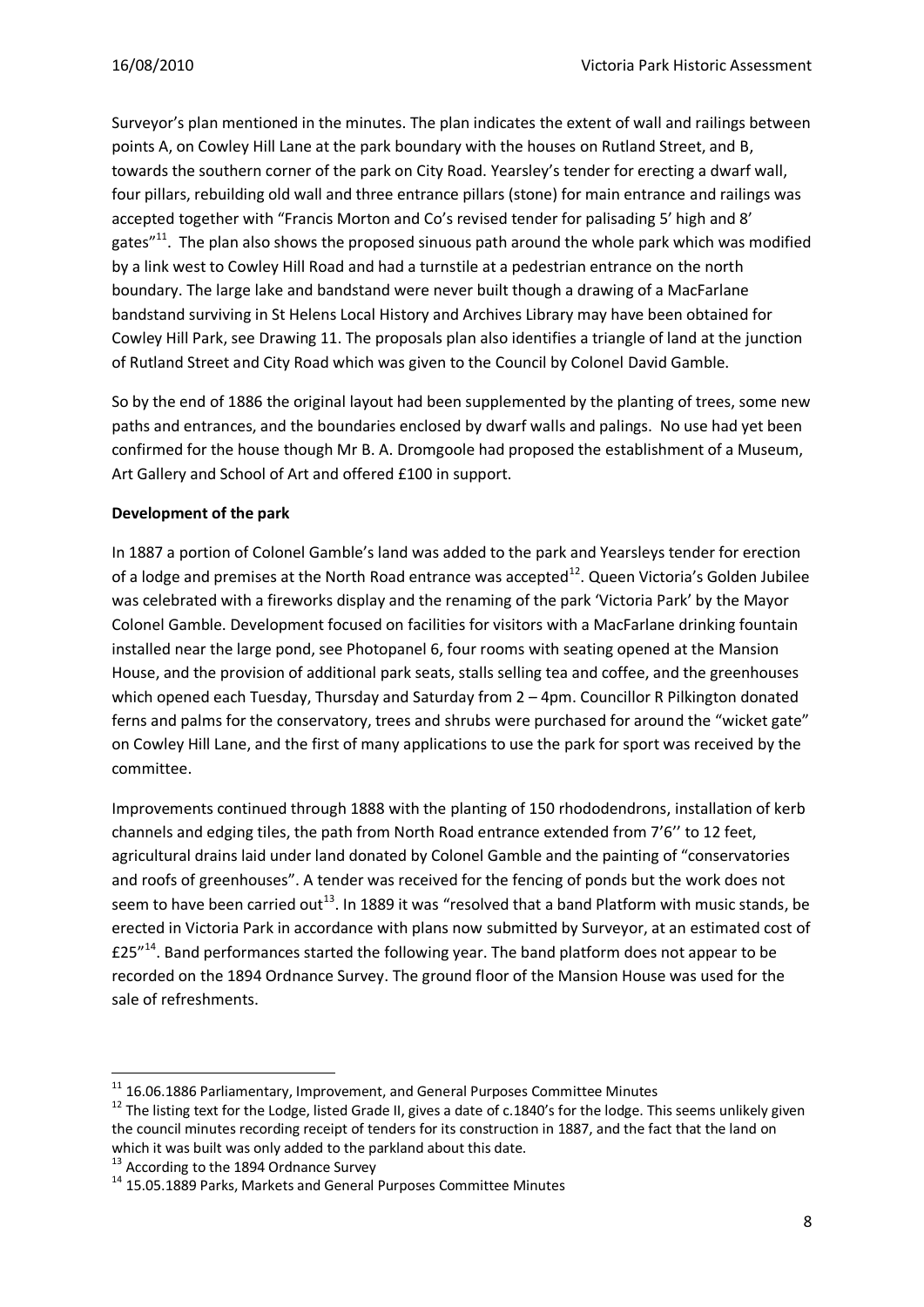In 1890 "following a committee visit to the park it was resolved that 12 swings be erected, 6 for girls and 6 for boys, and that the Children's Sand heap be extended" and an additional walk was made on the City Road side. This is thought to be the sinuous path parallel to the road.

In 1892 following considerable debate and consultation, three ground floor rooms in the Mansion opened as a Museum. The rooms "were connected by open doorways" to facilitate use as a Picture Gallery and Museum. The opening exhibition sold 206 Season tickets and 2,097 day tickets between 5<sup>th</sup> May and 12<sup>th</sup> June. Thereafter the committee minutes frequently report the receipt of gifts enabling the museum to build a permanent collection. Numerous surviving photographs and postcards of the Mansion House record the museum and formal garden. Other early images focus on the pond with its folly or grotto, islands with a rustic duck house, bridge and boathouse, and, partly hidden by vegetation, a small hexagonal gazebo.

In 1892 a shelter was erected in the park situated north of the large pond, see Drawing 10 and photopanel 1, the first of a number of park buildings providing accommodation for park users. In 1897 Doulton donated a second more elaborate fountain that replaced his earlier gift in the formal garden, see Photopanels 3 and 4. Children were allowed to pass through the ornamental grounds near the fountain, but not allowed to play or loiter there<sup>15</sup>. The semi circular Doulton seat appears to have been added to the garden at about the same time, facing the fountain and with its back to the park.

In 1899 a Meteorological Station was built by Boulton and Paul Ltd on the higher ground in the south of the park. In 1901 there was correspondence between the Borough Engineer and Pilkington Brothers regarding the escape of gases from Cowley Hill Works into Victoria Park. Later reports record damage to trees caused by the fumes. A 1904 account describes the popularity of the park noting the elms and the difficulties in maintaining displays due to pollution. In 1905 there were requests for permission to hold Open Air Concerts for Children in Victoria and other parks during the summer for the 'Fresh Air Fund'.

In 1905 the Borough Engineer submitted a plan showing suggested improvement of City Road in connection with additions to the Works of Pilkington Bros Ltd. The road improvements involved taking a strip of land from Victoria Park, the loss of the splayed entrance on City Road and the demolition of some cottages, see Plan 05.

In 1908 the committee considered providing bowling greens but it was decided that it would be better to create a 3<sup>rd</sup> bowling green at the Queen's Recreation Ground instead. In 1909 Cowley Girls School was granted the right to use park twice a week for games and a Charity Cricket match was held during which the Park was closed to public, both evidence of increasing demands to use the park for sport and fund raising events. Tennis courts were provided on the easterly side of the walk from the St Mark's Gate in 1911.

By 1911 the conservatories were becoming dilapidated and the committee paid a visit to inspect their condition. A drawing for a replacement conservatory was prepared and sent out to a number of firms whose names are noted on the drawing, see drawing 1. The tender of Messenger and Co of Loughborough was to be accepted but clearly the Council considered the expenditure excessive and

**.** 

<sup>&</sup>lt;sup>15</sup> 13.12.1907 Parks and Public Buildings Committee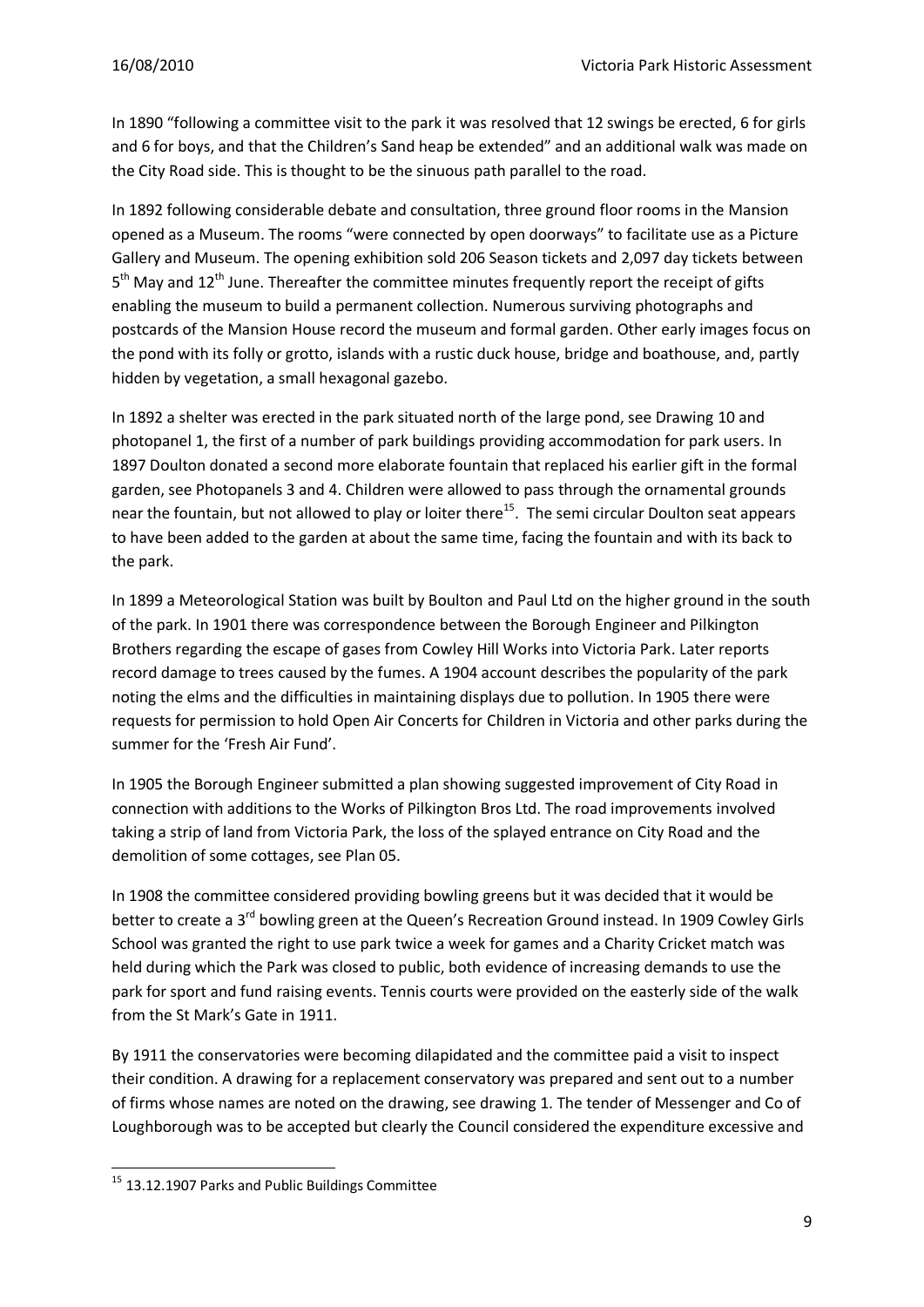asked for proposals not exceeding £400, but then deferred the matter altogether until the following year. In February 1913 severe gales partially destroyed the conservatory. Tenders were invited again and the contract to repair and rebuild the conservatory was awarded to Messenger and Co for £625. A comparison of early photographs and Ordnance Survey plans indicate that the new conservatory had a different profile and a reduced footprint, stopping short of the house at one end and the garden wall at the other.

On 8<sup>th</sup> July 1913 King George V and Queen Mary visited St Helens. Their tour passed through Pilkington's Cowley Hill Works, leaving at the north end of City Road and entered Victoria Park where all the schoolchildren were assembled between "the entrance on Cowley Hill Lane at Windle City and near Windlehust Lodge with a view to their Majesties driving through the park"<sup>16</sup>. The Borough Engineer was instructed to widen the gates at Windle City entrance and to erect permanent gates and pillars, the entrance thereafter to be called Kings Gate in commemoration of the visit.

During the First World War Belgian refugees were accommodated in the Mansion House, four women gardening students were trained in the park and allotments laid out in the grounds. St Helens Allotment Holders Association applied for exclusive use of Victoria Park on 18<sup>th</sup> August 1917 for holding a Horticultural Show and Garden Fete, proceeds to go to local War Charities. The object of the show was to encourage enthusiasm among allotment holders. The allotments remained for some years after the war but no new tenancies were let after 1921.

#### **Recreational development in the 1920's and 30's**

In 1924 the Parks and Cemeteries committee decided to lay out 2 bowling greens and tennis courts on the western side of the park, see drawing 10. It appears that these facilities were accompanied by a bowls house of some description because tenders for the sale of refreshments from the bowls house were let in 1926. The accommodation was perhaps temporary or inadequate because in 1928 the Borough Engineer was requested to prepare proposals and estimates for a refreshment room, bowls house and public conveniences, and a bandstand. Drawings of the bowls house show a brick building with a steeply pitched tile roof overhanging sheltered verandas to all sides, see drawing 10. In 1929 an application was made to the Unemployment Grants Commission to fund the projects. The commission supported public works schemes as a means of relieving unemployment in areas of the country worst hit by the Great Depression. A grant was awarded to support construction of the refreshment room, bowls house and public conveniences, but the £2,500 requested for the bandstand was not forthcoming because "due economy in the design had not been exercised, and a modification of the design on a more economical scale should be considered by the Council."<sup>17</sup>

Officers had visited other towns for inspiration for the new bandstand recording examples from Harrogate, Southport, Manchester and Shipley<sup>18</sup>. It is unclear which bandstand proposal was submitted to the commission as several different undated designs survive, but it may have been the proposal for a circular bandstand in Beaux Arts style, based on designs of a bandstand for the Municipal Gardens Southport. This drawing has the same presentation and colouring as that produced for the bowls house which was approved, see drawings 10 and 11. The Borough Engineer

**.** 

 $^{16}$  St Helens Local History and Archives Library, flat plan 3807

<sup>&</sup>lt;sup>17</sup> Parks and Cemetery (Mansion House) Sub-Committee, 12.11.1929

<sup>&</sup>lt;sup>18</sup> Drawings held in St Helens Local History and Archives Library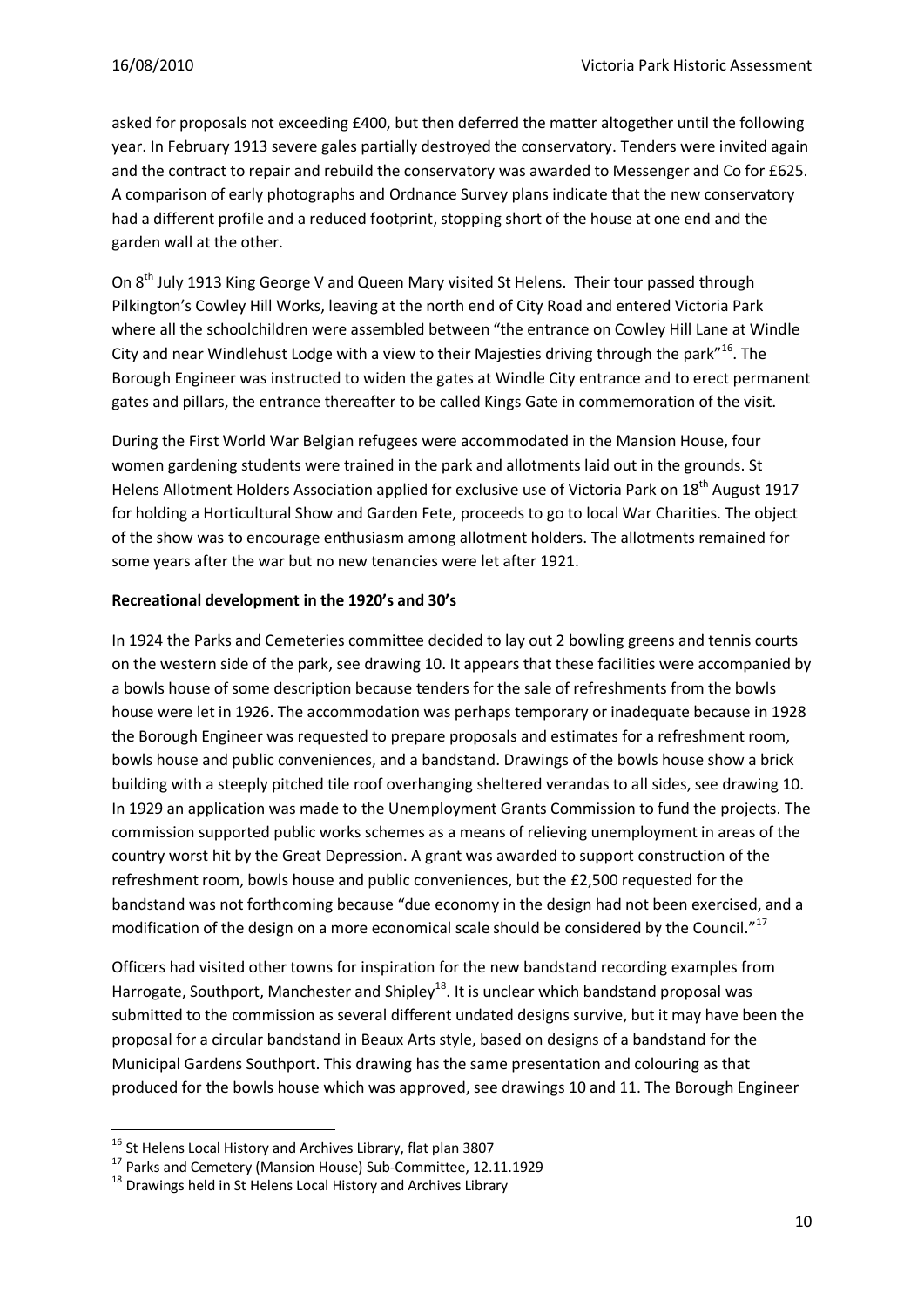was requested to prepare a revised bandstand proposal and estimate but in April 1930 the Unemployment Grants Committee wrote to say that they could not regard the construction of a bandstand as suitable for state assistance. The undated designs, some of which are shown on drawing 11, are evidence of the Council trying to achieve economy and ultimately having to fund the bandstand locally. A simple scheme was approved for construction in the north western park, see drawing 11. A schedule of band concerts and proposal to enclose the area for band performances and charge admission suggests that the band concerts were very popular. An aerial photo of the park shows a raised platform enclosed by a rail surrounded by rows of chairs, see Photopanel 7. This is the only evidence that has been found for a bandstand, though this structure is without covering or roof, even simpler than the scheme that was approved.

In the 1930's Notre Dame School were granted use of an area for hockey and there were male and female bowling clubs based in the park. In 1935 there was a proposal to erect an Old Men's Shelter. This came to fruition in 1938/9 when a pavilion for aged and infirm men was erected beside the bowls house in memory of Alfred Griffin, paid for by his family<sup>19</sup>.

#### **The Second World War**

During 1938 and 1939 Pilkington Brothers worked closely with the Borough to train Air Raid wardens, put in place air raid precautions, install camouflage and construct shelters within their works<sup>20</sup> but it appears that it was not until 1940 that a public air raid shelter was approved for Victoria Park. The shelter was constructed near the main City Road entrance, close to the terrace houses of roads around Windle Street. Disturbance of the ground can be seen on a 1945 aerial photograph, see plan xxx, and current park staff recollect tales of entrances to the shelter being blocked up.

During the war extensive boundary areas of the park were given over to allotments and a larger area appear to have been cultivated mechanically, perhaps for growing the potatoes recorded in minutes of 1942. Iron railings were scrapped for the war effort and hedges were planted to fill the gaps created by loss of railings. Fuel restrictions meant that only 10% of glasshouse areas could be used for ornamental plants, the rest being put to productive use for growing food.

#### **Post war change**

**.** 

After the war areas used for allotments were gradually restored and the park with its museum, recreation facilities and planting displays continued to provide a good place to visit. At this time there appears to have been a rectangular ornamental pool in the sunken garden. In 1965 a decision was taken to move the museum to the Gamble Institute in the centre of St Helens, vacating the Mansion House. Subsequently the Parks department moved from their base in the cemetery to occupy the house as offices and use the outbuildings for the storage of machinery; the glass houses supplied all the Borough Parks and the conservatory contained plants that were loaned out for displays and events. The parks department entered local horticultural shows, enabled St Helens to win a Britain in Bloom award and produced colourful bedding displays.

<sup>&</sup>lt;sup>19</sup> Alfred Griffin, son of George William Griffin proprietor of a local photography business, was elected an auditor for St Helens in 1898.

<sup>&</sup>lt;sup>20</sup> Pilkington's staff magazine, The Cullet, nos. 41, 43, 44, 46 and 47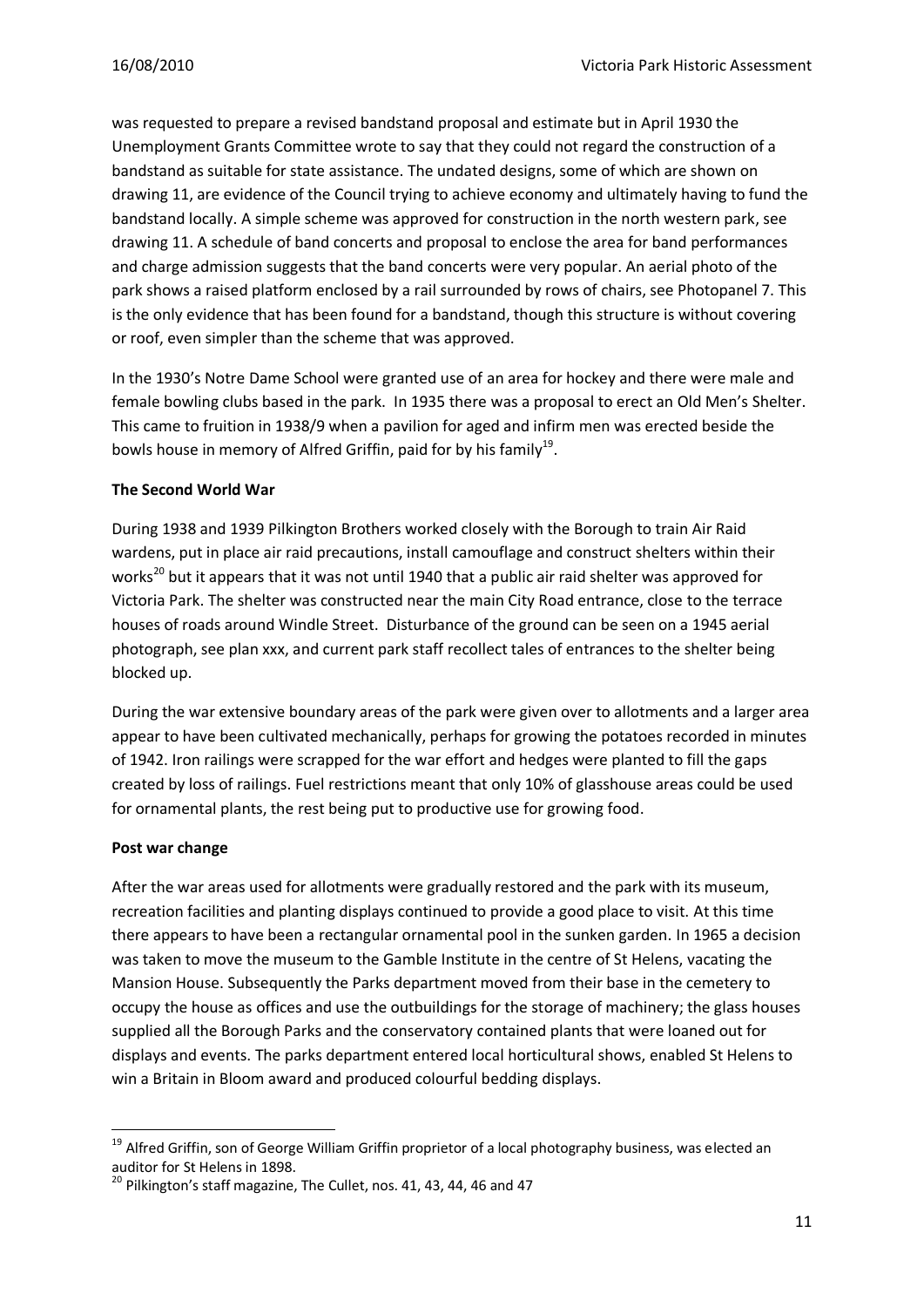In the 1970's Dutch Elm disease resulted in the loss of about 200 trees from the park, one falling on the only mulberry tree near the mansion. The shelter was converted to changing rooms, the last cottages on City Road were demolished and walling round the park was removed but it was the introduction of Compulsory Competitive Tendering  $(CCT)^{21}$  in the 1980s that resulted in the greatest series of changes including the loss of site based staff, planting beds and borders and the sale of glasshouses and collections. Vandalism increased; the Griffin Memorial Pavilion was burnt down, the Bowling pavilion was first damaged and then burnt in 1987/8, and the shelter and meteorological station were also lost due to arson. Toilets were closed due to problems of drug abuse. The condition of the conservatory declined and it was replaced by a modern structure in 1983; the formal garden was enclosed by a wall with panels of railings, which necessitated the relocation of the semi circular Doulton seat. Stone retaining walls replacing the grass banks may have been constructed at this time. More recently railings have been installed all round the house. The clay tennis courts ceased to be maintained in 1997/8, the bowlers left around 2002 and maintenance of the greens ceased in 2006/7. The boathouse was removed, the path levelled and the grotto has been subject to repeated vandalism in recent years losing its large tower and much of the fabric.

In 1992 a decision was taken to sell the Mansion House and associated buildings together with the walled and formal gardens; various leisure businesses were suggested as potential users. The property was acquired by Age Concern UK who undertook some restoration work and developed the property to provide day care facilities. Beside the pond there is a stone step with an inscription, possibly a mounting block, that may have been relocated from the courtyard at the time of sale. Windlehurst Lodge was sold off as a private residence in about 2000. The lodge by City Road has been empty for some years and attempts to sell it in 2007 met with strong opposition as did a recent planning application to construct sports pitches in the park.

In the past ten years the play area has been refurbished and a ball court and skate park installed. In 2010 a new teen play area was added adjacent to the skate park. Due to fears over personal security and drug dealing shrubs are 'coppiced twice annually'.

#### **Analysis of change**

1

The original house at Cowley Hill took advantage of the prospect and elevation of the site. The location of Ansdell's Italianate Mansion, lower down the hill, was governed by land ownership but still enjoyed rural views and the advantage of being distanced from industrial development at Ravenshead. The park begun by John Speakman utilised the existing marl pit ponds to create new features and incorporated local waste materials to construct a summerhouse, later known as the folly or grotto. The development of the park attracted other local businessmen to live in the neighbourhood, their villas taking advantage of views over Cowley Hill Park.

In 1876 the Cowley Hill Plate Glass Works on City Road opened. It is not known what impact this and other associated development had, but the close proximity of the works must have diminished the original attractions of Ansdell's property. Following Ansdell's death in 1885 the sale of Cowley Hill to

 $21$  CCT was introduced in an attempt to bring greater efficiency to local government through the use of competition.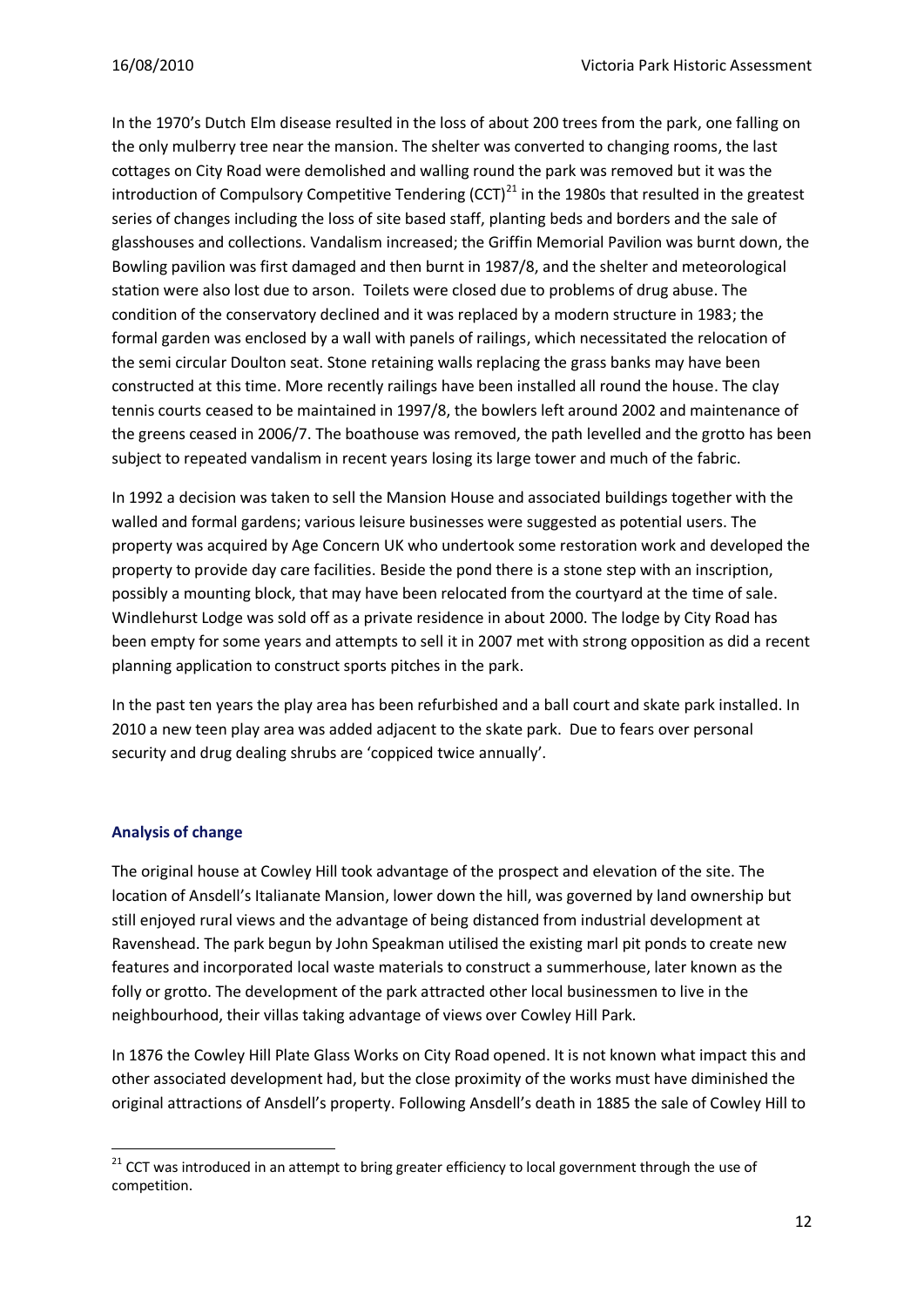St Helens Corporation for a public park solved the problems of both parties; for the trustees of John Ansdell's will it disposed of a grand house and park in a neighbourhood that was becoming increasingly dominated by the glassworks and worker housing and therefore less attractive to a gentleman able to afford such a property; and for the Corporation it provided them with a park, provision for which had been encompassed in the St Helens Improvement Act of 1869, and was sorely needed as the town expanded making the green space of open countryside inaccessible to most people.

The development of Cowley Hill as a public park was put in the hands of the Borough Surveyor. It is not know what experience or knowledge of park design he brought to the task but his proposed layout contains elements common to parks of the period. These include:

- $\bullet$ Entrance gateways with lodges providing accommodation for gardeners and park keepers
- Sinuous paths around the park linked to principal entrances
- Tree and shrub planting, particularly to boundaries
- A bandstand
- A lake, probably intended for boating
- A gymnasium contained within the walled garden  $\bullet$

The design did not include areas for games or cricket possibly because it was considered that the undulating landscape did not lend itself to formal sports. The Borough Engineer's path layout appears to have served users well and remains respected.

Although the surveyor's proposals appear to have retained most of the existing layout, his scheme included costly elements such as the lake that were never realised. Initial work involved the removal of "decayed trees", possibly older picturesque specimens from former hedgerows retained in the private parkland but deemed unsafe and unsuitable for a public park. The ponds and associated features including the romantic summerhouse were kept, and the formal garden which appears to have been very plain (see Photopanel 3) was embellished with planting and a fountain. It is clear from the wealth of photographic evidence and records of generous donations including artefacts, paintings and plants that St Helens took great pride in its new museum and art gallery set in the park.

After the laying out of paths, boundary walls and entrances, additions such as the drinking fountain and shelter contributed to the comfort of visitors and more planting was carried out to embellish the park. The construction of the Meteorological Station is perhaps an indication of concerns for air quality as land east of City Road became fully developed. Early photographs of St Helens show a townscape devoid of trees, demonstrating the need for a public park but also suggesting that vegetation struggled to grow due to industrial pollution. The Victoria Park Tree Survey<sup>22</sup> indicates a limited number of mature trees, most of these being sycamore, a species tolerant of atmospheric pollution. The species list may be indicative of what was planted, but it is likely that a more diverse range of species were introduced but failed to thrive. It is evident from the records that the glasshouses and conservatory required a lot of upkeep and even replacement, but they did enable bedding plants to be grown for displays in the park, planting that could survive for a short time and

**<sup>.</sup>** <sup>22</sup> TEP, Victoria Park Tree Survey Report, June 2010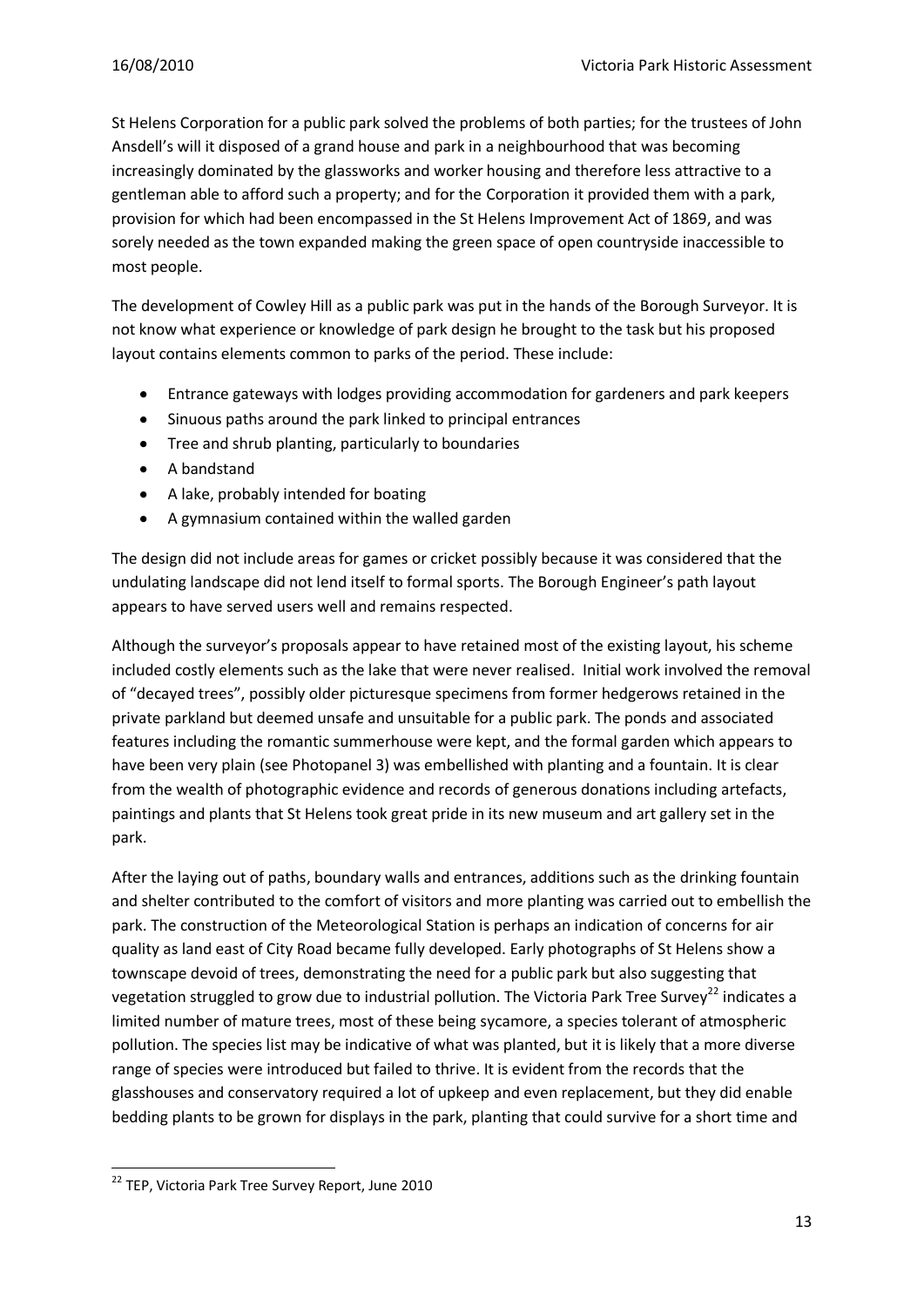was then changed, and for a more exotic range of species to be maintained for the enjoyment of visitors.

In common with other public parks St Helens developed recreation facilities in the park during the 1920's and 1930's and sought the support of unemployment grants. This correlates with the general decrease in working hours, increase in leisure time and enthusiasm for outdoor activities and sports seen during that period. The creation of tennis courts and bowling greens resulted in terracing. On the western side of the park this was accommodated within the existing layout and partly dictated by the line of the earlier public footpath and Ansdell's planting to conceal it. At the southern end of the park the terracing for the tennis courts is aligned with the slope but accentuated by the beech hedge which once separated the courts from the Meteorological Station. The hedge was embellished by a herbaceous border but now simply divides the space without apparent purpose. The variety of recreation available, number of events and requests for use confirm that the park was enjoyed and appreciated by a wide range of people. The park continued to be a popular destination into the 1960's and 70's. Photographs record immaculate floral displays, well maintained paths and buildings, and manicured lawns.

Use of the park for wartime food production has not resulted in permanent change, but the removal of railings has left a minor legacy of privet hedgerows. Construction of the air raid shelter has resulted in a grass platform near the southern entrance, a further man made terrace in the gently sloping landscape.

The decision to transfer the museum and art gallery to the Gamble Institute was unfortunate for Victoria Park and its users. It removed a function, focus and attraction, and left buildings that needed a new use. Occupied by the parks department it provided a good base for operations but use of a historic house for offices and flats cannot have generated the income necessary for upkeep or provided revenue for the council.

Dutch elm disease must have had a devastating impact for a time with felled trees lying about the park and a great loss of tree cover. The impact has been diminished over the years by additional planting and the increasing maturity and growth of other species.

The introduction of CCT in the 1980s resulted in a series of changes, some planned and others the consequence of management change. Tendering for services with an emphasis on competitive pricing rather than quality caused a reduction in service evident in standards of maintenance, loss of planting displays and the absence of staff from the park for many hours each day. This set in train a spiral of decline with vandalism discouraging use and arson destroying facilities that supported users. Lacking accommodation, shelter, toilets, and refreshment facilities, bowling groups left and use of the park declined, providing greater opportunity for antisocial abuse to thrive.

Sale of the Mansion House has in effect privatised a feature that was once the heart of the park and made the area inaccessible to park users. Subsequent measures to improve security have increased the sense of division between house and park.

Recent developments have provided play facilities for children and young people in the south eastern area of the park but these have been placed without consideration of the designed layout and have no relationship with existing features.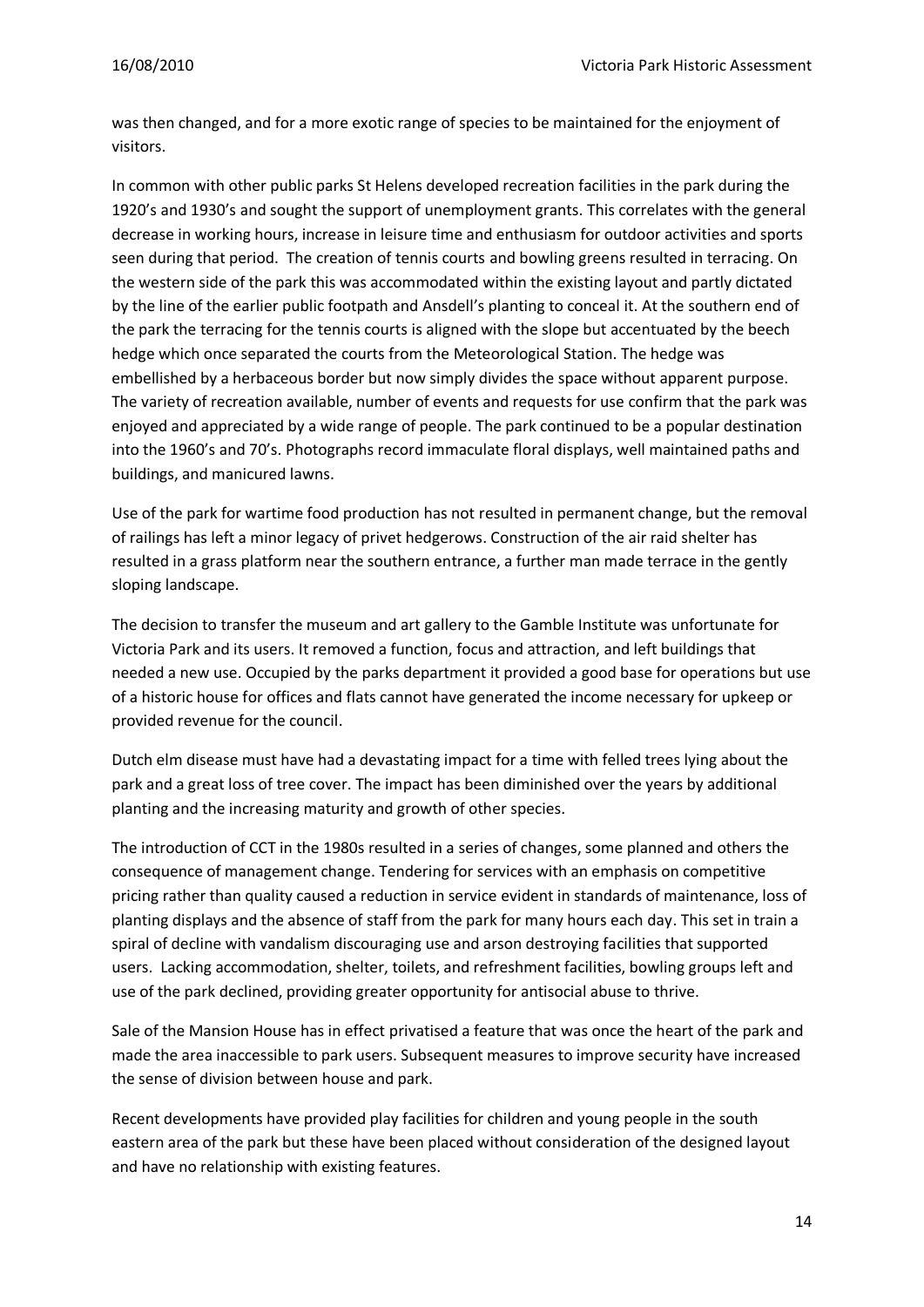## **Chronology of Principal events**

For a full Chronology see Appendix 1

| <b>Date</b><br>1842 | Event<br>Windle Tithe Award                                                                                                                                                                                                                                                                                |
|---------------------|------------------------------------------------------------------------------------------------------------------------------------------------------------------------------------------------------------------------------------------------------------------------------------------------------------|
| 1845/7              | First Edition Ordnance Survey published 1849 (6"=1mile)                                                                                                                                                                                                                                                    |
| 1847                | John Ansdell acquired part of the Cowley Hill estate after the death of John<br>Speakman in 1849 - 50                                                                                                                                                                                                      |
| 1849-50             | John Ansdell built Cowley House                                                                                                                                                                                                                                                                            |
| 1869                | St Helens Improvement Act gave the new borough powers to create parks, fund<br>them, maintain and regulate their use                                                                                                                                                                                       |
| 1885                | John Ansdell's executors offered Cowley Estate to Corporation for a park.                                                                                                                                                                                                                                  |
| 1886                | 20 <sup>th</sup> January - Cowley House and 31 acres of land acquired by council for £11,000                                                                                                                                                                                                               |
| 1886                | Saturday $5^{th}$ June – Article expressing concern at the expenditure on the park, to<br>the potential detriment of other proposed schemes and parks                                                                                                                                                      |
| 1886                | 14 <sup>th</sup> June - Opening of Cowley Park by the mayor and on 19 <sup>th</sup> June a plan of<br>proposals for the park is printed in the local paper.<br>Works progress to construct boundary walls and railings, paths and fountain n the<br>formal garden.                                         |
| 1887                | June 21 <sup>st</sup> Celebration of Queen Victoria's Golden Jubilee with re naming of the park<br>by Mayor Colonel David Gamble<br>A Macfarland drinking fountain and seats are installed, and additional land<br>purchased from Col. Gamble enabling completion of the southern entrance to the<br>park. |
| 1888                | Rhododendrons and trees are planted, and refreshments provided                                                                                                                                                                                                                                             |
| 1890                | Swings installed, 6 for girls and 6 for boys                                                                                                                                                                                                                                                               |
| 1892                | Mansion House opened as free public museum and art gallery.<br>A shelter and additional toilets are erected in the park                                                                                                                                                                                    |
| 1897                | Fountain presented by Sir Henry Doulton                                                                                                                                                                                                                                                                    |
| 1899                | Meteorological Station built by Boulton and Paul Ltd                                                                                                                                                                                                                                                       |
| 1901                | 19 <sup>th</sup> June Correspondence between Borough Engineer and Pilkington Brothers re<br>escape of gases from Cowley Hill Works into Victoria Park. Reported damage to<br>trees from fumes                                                                                                              |
| 1902                | 21st May Mayor Gamble planted a tree to celebrate the coronation of Edward VII                                                                                                                                                                                                                             |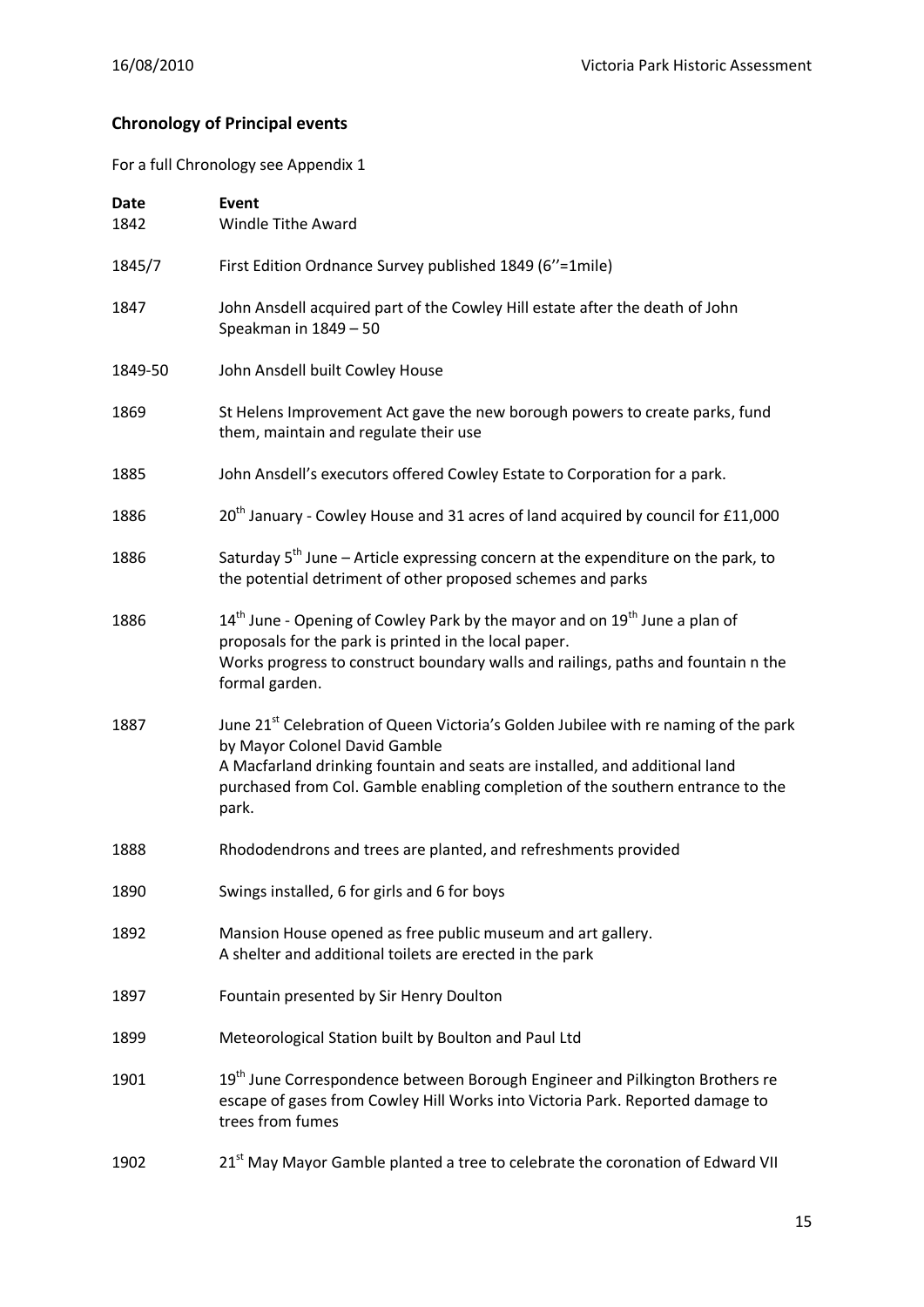| 1904 | Permission granted for Cowley Girls School to use greenhouses one afternoon per<br>week for Botany and Nature study classes.                                                                                     |
|------|------------------------------------------------------------------------------------------------------------------------------------------------------------------------------------------------------------------|
| 1909 | Cowley girls granted right to use park twice a week for games                                                                                                                                                    |
| 1911 | Two new tennis courts opened on lawns in front of Mansion House<br>Conservatories becoming dilapidated and dangerous                                                                                             |
| 1913 | Conservatory partially blown down and destroyed in gales. Messenger and Co of<br>Loughborough to repair/rebuild conservatory@£625<br>July 8 <sup>th</sup> Royal visit, children line route through Victoria Park |
| 1914 | New Gate at Windle City entrance to be called Kings Gate in commemoration of<br>Royal visit                                                                                                                      |
| 1914 | Mansion House used for Belgian refugees<br>4 women gardening students begin training in the park                                                                                                                 |
| 1917 | St Helens Allotment Holders Association Horticultural Show and Garden Fete<br>Engineer instructed to continue model Allotments in Victoria Park                                                                  |
| 1924 | Land near Cowley Lane laid out with 2 bowling greens, 2 hard tennis courts and<br>grass tennis courts                                                                                                            |
| 1929 | Committee apply to borrow £11,500 for various projects in the park<br>Bands allowed to play in park                                                                                                              |
| 1930 | Bowls House, Shelter and Conveniences erected<br>Unemployment Grants Committee do not consider construction of a bandstand<br>suitable for state assistance                                                      |
| 1934 | 8 <sup>th</sup> June. Greenhouses to be repaired at cost of £30                                                                                                                                                  |
| 1937 | Commemorative tree planted by Mayor to mark Coronation<br>Alfred Griffin Memorial Pavilion to be built                                                                                                           |
| 1940 | Public shelter approved                                                                                                                                                                                          |
| 1941 | Park land to be used for allotments<br>Iron railings salvaged for war effort                                                                                                                                     |
| 1942 | Hedges planted to replace railings<br>Area made available to grow potatoes                                                                                                                                       |
| 1965 | Museum moved from Mansion House to Gamble Institute                                                                                                                                                              |
| 1972 | Cottages adjoining City Road demolished                                                                                                                                                                          |
| 1983 | Original Victorian Conservatory replaced by modern structure                                                                                                                                                     |
| 1985 | Lodge, Grotto and Mansion House all individually listed Grade II                                                                                                                                                 |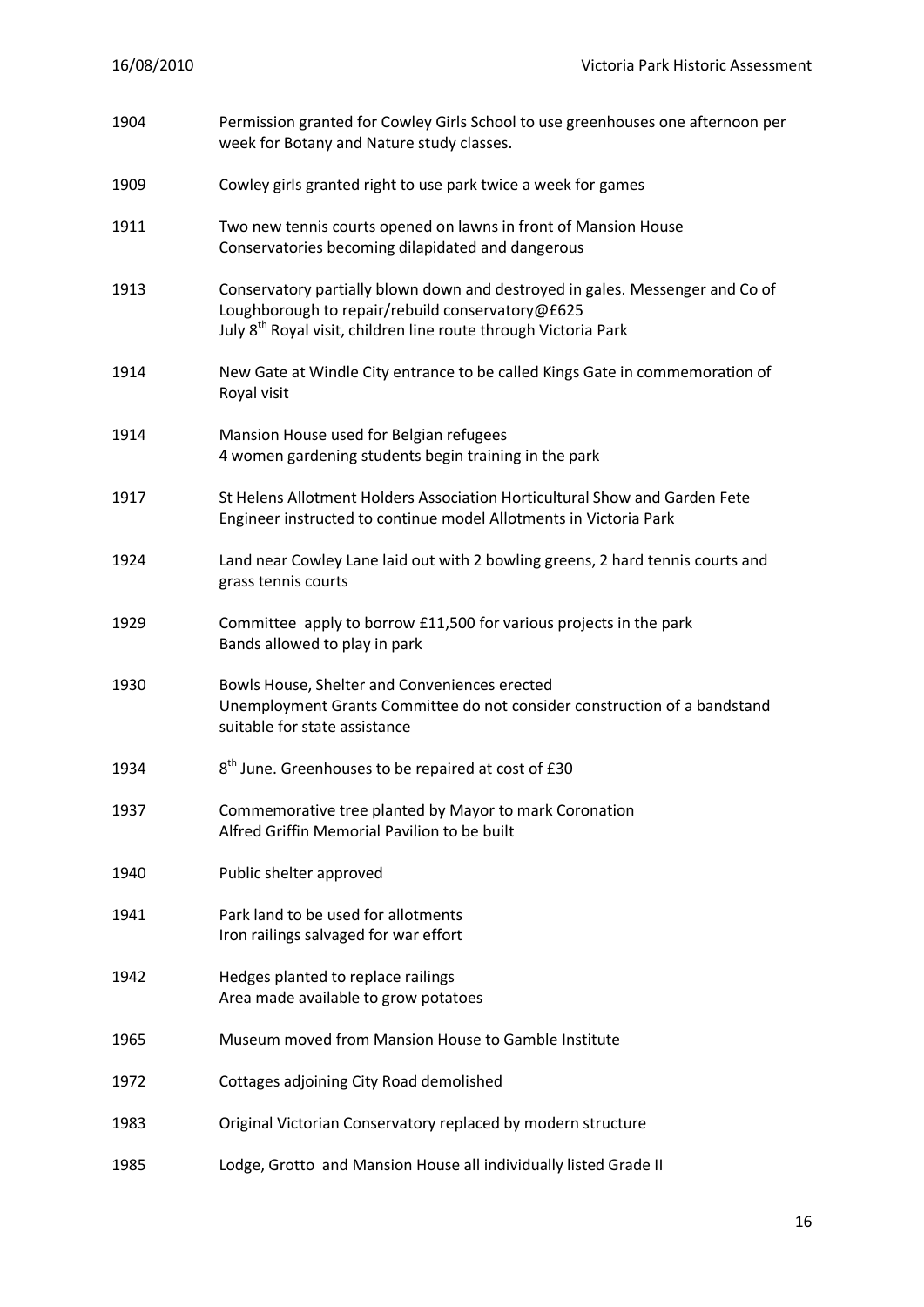- Tenders for Mansion house sought. Property acquired by Age Concern UK
- Children petition for improved play facilities, particularly for older children
- 2007 New skate park and playground
- Petition to prevent sale of park Lodge at St Mark's Gate
- Young people's play area installed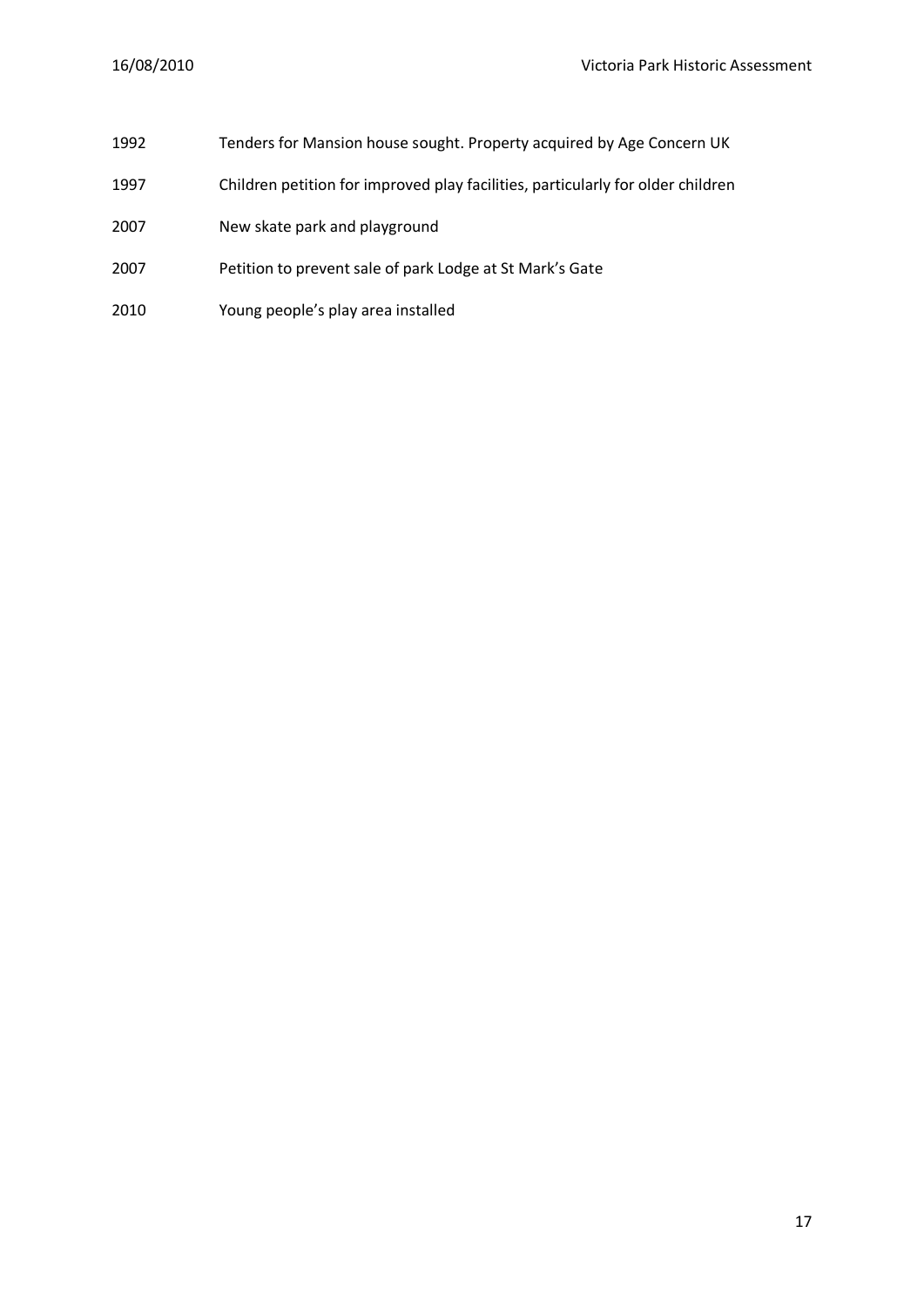#### **Site appraisal**

#### Location and boundaries

Victoria Park is situated 1 km north of the town centre and 1km south of the A580 East Lancashire Road. The westbound carriageway of the A580 connects directly with City Road which forms the eastern boundary of the park. To the east of City Road is Pilkington's Glass Works enclosed by high brick and stone walls. Rutland Street forms part of the southern boundary abutting an area of 19<sup>th</sup> century red brick terrace houses some of which overlook the park. The other part of the southern boundary is defined by Balker Drive with former Victorian villas now in business and health authority ownership. Cowley Hill Lane with a mixture of 19<sup>th</sup> and 20<sup>th</sup> century housing forms the south western boundary while Bishop Road on the north western boundary provides access to an interwar council housing estate facing the park.

With the exception of the southern boundary, there is no enclosure of the park, the grassland flowing down to back of pavement. Along Rutland Street there are railings on a low brick wall with stone coping while along Balker Drive there is a low wall parapet with hedging, and a brick boundary wall to the eastern side of the last property on the drive.

#### Topography

The ground falls gently from St Mark's Gate to Bishop Road, an average fall of 18m. The Mansion House is situated part way down the slope approximately 7m below St Mark's Gate. The natural slope of the ground has been modified to south east and south west of the Mansion House for the provision of tennis courts, bowling greens and through construction of a wartime air raidshelter. Between the southernmost corner of the formal garden and Balker Drive is a tree covered mound that provides an element of screening and separation between the north western and southern areas of the park. North-west of the mound is a relatively flat area of ground, an extension of the plateau created for the Mansion House complex. North and west of the Mansion House the undulating ground falls away towards the park boundaries.

#### Views

Ascending North Road from the town centre and arriving at St Mark's Gate there is a sense of elevation and openness after the dense urban character of the approach. From the entrance and adjacent park there are filtered views down towards the Mansion House whose upper storeys and tower are visible between the trees. From the eastern boundary path parallel to City Road there are some views over Windlehurst and towards Moss Bank. West of the Mansion House views out of the park are restricted by tree growth though there are occasional glimpses towards Cowley School on the opposite hill. Easterly views out of the park are dominated by the large buildings and chimneys of Pilkingtons while to the west views are limited by neighbouring housing development.

#### Buildings

Within the park boundaries are the Mansion House and associated buildings now belonging to Age Concern UK, Windlehurst Gate Lodge in private ownership and St Mark's Gate Lodge belonging to St Helens Council. The Mansion House and its immediate curtilage are defined by walls and railings. They comprise the formal garden and derelict glasshouse, the stable block, courtyard, walled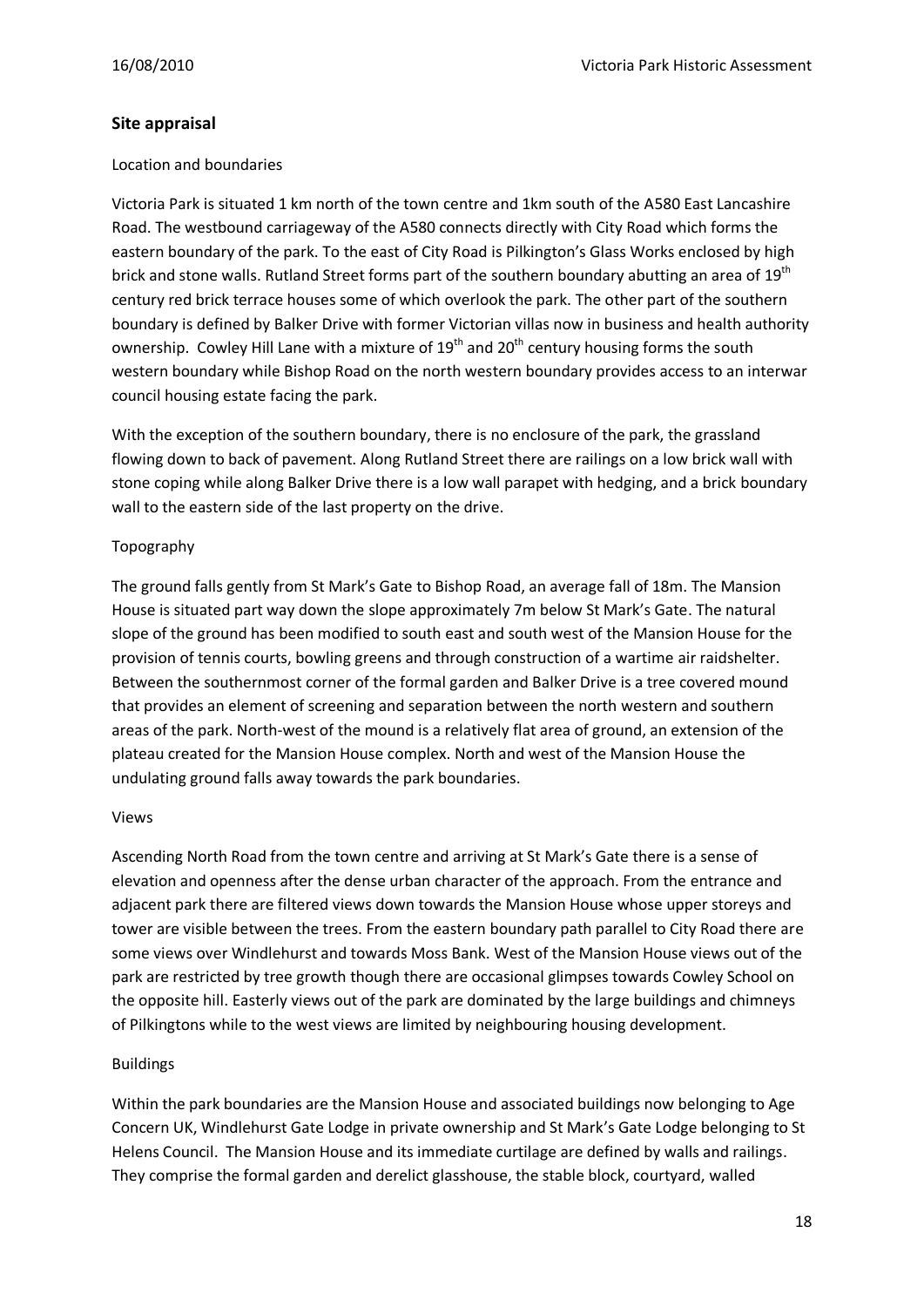garden, three single storey buildings, a glass enclosed corridor and two outer areas for car parking. St Mark's Gate Lodge is disused and derelict.

#### Entrances

The park has three principal entrances – Windlehurst Gate, City Road and St Mark's Gate, all of which are accessible to vehicles. Windlehurst Gate has stone entrance walls set back to create a semi circular forecourt with central gateway providing access to the adjacent lodge and into the park. The entrance from City Road provides access to the Mansion House complex; it is a simple entrance, undefined by gate pillars, walls or signage. St Mark's Gate is a well defined public park entrance with direct and closest access to the town centre. It has gate pillars flanked by low walls, the lodge, and an enclosed formal bedding display facing the gateway.

Victoria Park's three secondary entrances for pedestrians are at Balker Gate between Balker Drive and Cowley Hill Lane, Kings Gate near the junction of Bishop and City Roads, and from Rutland Street. Balker Gate is defined by gate pillars similar to those at St Marks Gate; Kings Gate has bollards though the metal runners of former gates remain, and the gate on Rutland Street is kept locked at the behest of local residents.

#### Character areas see Plan 07

The park forms one large green space around the Mansion House with limited variation in terms of planting. Planting comprises mature and semi mature trees, shrub beds and borders and swathes of long grass to park perimeters, though not beside City Road. Subtle differences arising from the original layout and subsequent development for recreation distinguish different the character areas which are:

- The southern park
- The western park
- The Mansion House plateau
- The north western park
- The pleasure grounds
- $\bullet$ The northern park

#### The southern park

This area lies between St Mark's Gate and the Mansion House where the boundary to the area comprises privet hedging, garden walls and the tree planted mound between the formal garden and Balker Street. The southern park comprises a semi enclosed garden space associated with the entrance, dense shrubbery along Rutland Street to Balker Drive and open grass spaces containing a teen play area, skate park and mature trees along City Road. The entrance garden is defined by a low mound. To the north of this is a grass platform created by the Second World War shelter and to the west other terraces created for the early 20<sup>th</sup> century tennis courts are sheltered by a beech hedge. South of the formal garden by the Mansion House is an area of unkempt shrubbery. From St Mark's gate boundary paths provide access to and through the park while a secondary path from the entrance leads towards the Mansion; this crosses another secondary path between City Road and Balker Drive.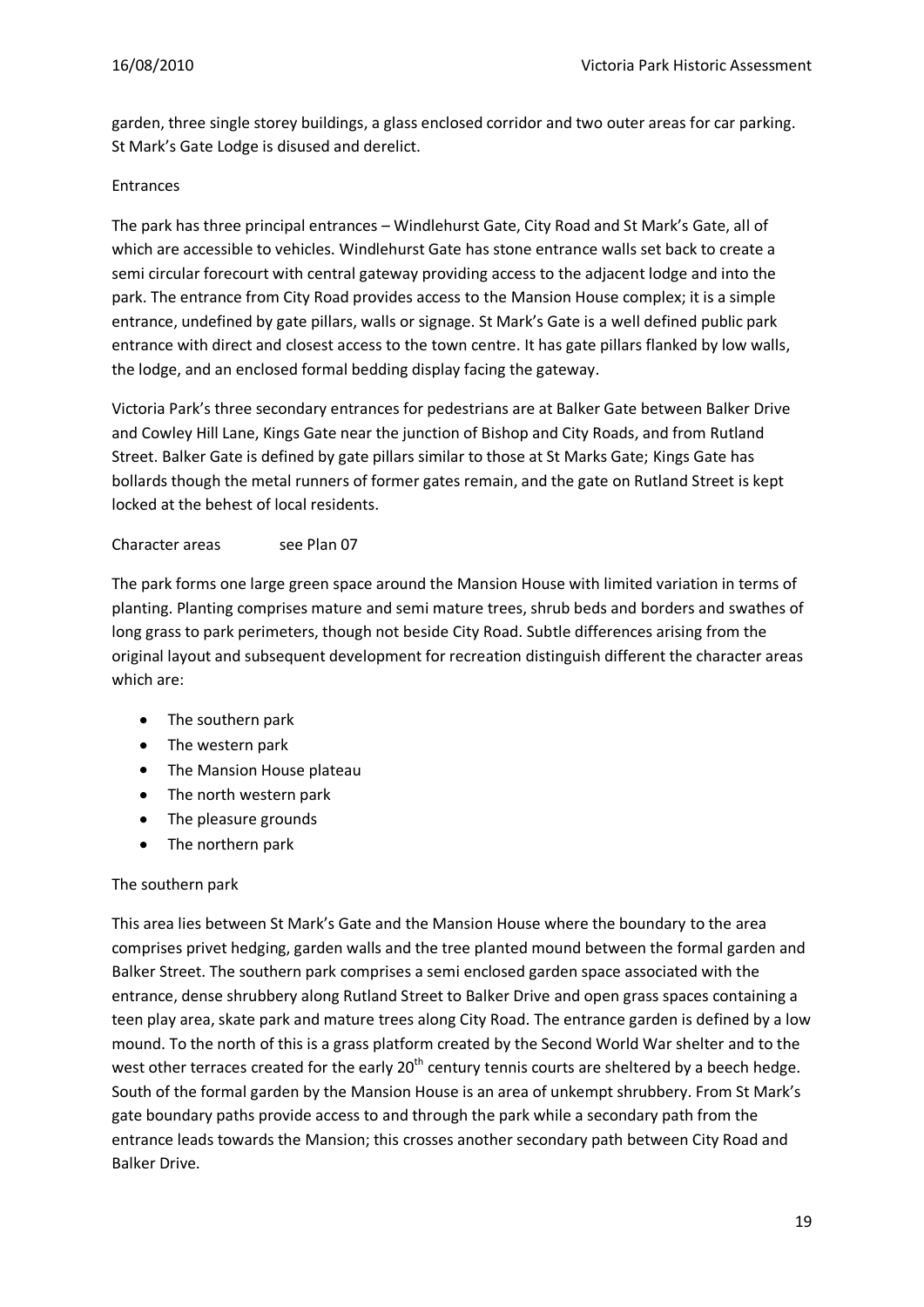The southern park has well defined boundaries and a sense of openness. Past uses are indicated by terracing, hedging and sections of redundant path. The space lies very much at the back of the Mansion with which there is no direct physical relationship. The skate park and teen play area now occupy part of the space. They have no relationship with the designed layout.

#### The western park

The western park is defined by the path between St Mark's Gate and Windlehurst Gate. Together with a boundary path these paths circumscribe a space occupied by former tennis courts, bowling greens, the bowling pavilion and the Alfred Griffin Memorial Pavilion from which the terraced spaces, hedges and shrubberies remain. The park boundaries have mature trees and swathes of long grass.

#### The Mansion House plateau

This area lies immediately south west of the Mansion and formal garden, defined by the drive to the mansion, main path between St Mark's Gate and Windlehurst Gate and the mound between the formal garden and Balker Drive. The mound has many mature trees and shrubbery plnating near the formal garden. The space has a parkland character provided by the scattered mature trees in grassland, those trees nearest the Mansion tending to screen the house and formal garden.

#### The north western park

This area, defined by the drive to the Mansion and planting associated with the pond, has the character of open parkland, the grassland falling towards the road, the space defined by mature trees.

#### The pleasure grounds

The pond and associated spaces, paths and planting formed the core of pleasure grounds associated with the house. The area retains remnants of this character though much of the detail and interest has gone. It comprises the sunken garden, the pond and grotto, associated paths and planting, and the tree fringed dry valley to the north.

#### The northern park

This area has a similar character to the north western park of open parkland, the grassland falling to Bishop Road and the space defined by mature trees. The difference is that here the chimneys and buildings of Pilkington's intrude on views. These and play areas laid out in the space both diminish the parkland character.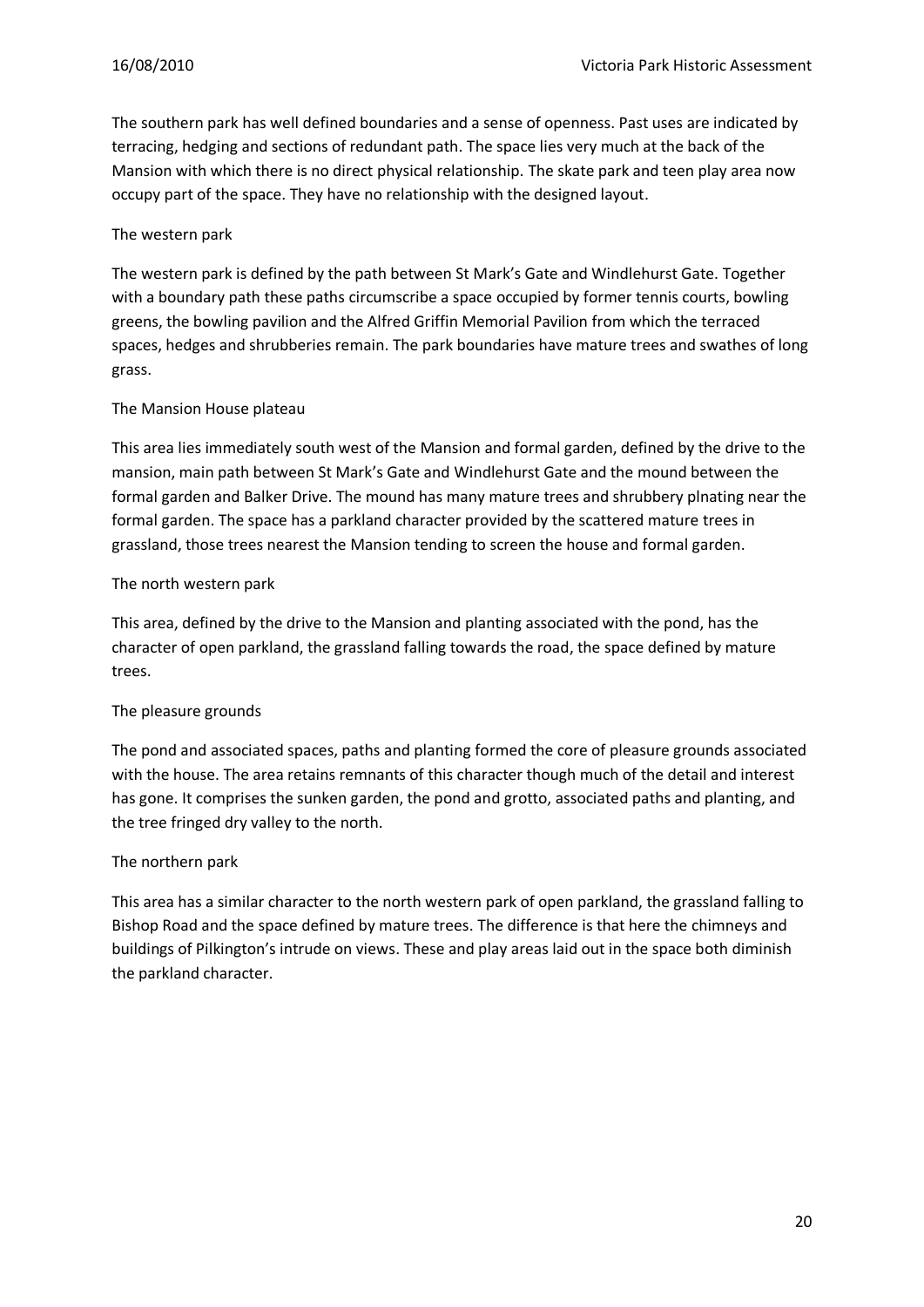#### **Assessment of historic significance**

This assessment considers the significance of Victoria Park based upon time limited research and consultation with park officers. It does not encompass an assessment of who values the park and why, factors necessary for a full assessment of historic significance.

Victoria Park is not included on the English Heritage Register of Parks and Gardens of Special Historic Interest because it is not deemed to be of national significance though it is of considerable local importance. Victoria Park has overall local historic significance:

- As St Helens second public park and the first of three parks based on a large house and  $\bullet$ grounds acquired by the Corporation from which the pond, grotto, and formal garden with entrance porch survive from the private park of John Ansdell
- As the only public park in St Helens where the original house survives
- For its listed buildings and structures the Mansion House, lodge by City Road and grotto by the lake, all listed Grade II, and historic gate pillars
- $\bullet$ For its Doulton fountain (and seat), historic features and evidence of local patronage and pride in the park
- $\bullet$ For its association with local entrepreneurs who contributed to civic leadership – Colonel David Gamble and the Pilkington family
- As the site of St Helens Meteorological Station
- As the location of St Helens first museum and art gallery
- For its pond whose origins lie in agricultural practice predating development of the park
- For the presence of materials produced by local industry and evidence of carved stonework  $\bullet$ from older buildings in the grotto

It is apparent that Victoria Park also had historic community significance:

- As a place of recreation for school sports, charity cricket matches, bowling and band concerts
- As a local destination providing a good offer floral displays, sport for the participant and spectator, band concerts, a museum and refreshments
- As a place of food production and shelter in wartime

#### **Summary of issues affecting historic significance**

Issues that have affected the historical significance of Victoria Park in the past, do so now, or may do so in the future include:

#### The poor physical condition of listed and historic structures

The Mansion House remains an imposing building but alterations and additions to secure and adapt the building to new uses have been inappropriately and insensitively carried out detracting from the building's significance and without regard for its listed status. These alterations include new extensions and covered walkways, a ramped access and railings into the formal gardens, and steel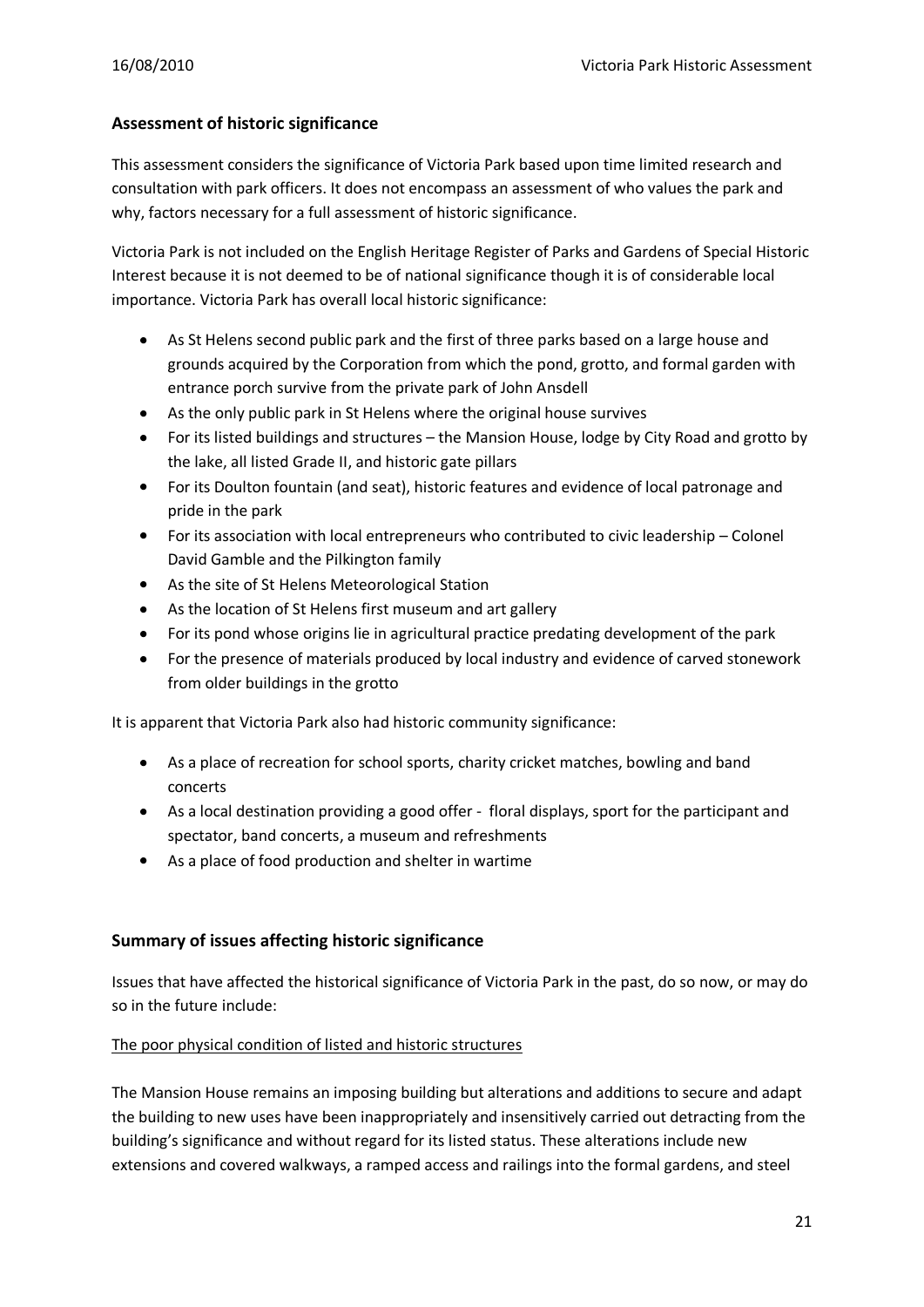roller shutters fitted to downstairs windows. The derelict 1980's conservatory, together with the poor condition of related spaces and the fabric of the formal garden convey an air of sad decline and lack of care.

The lodge at the southern entrance, the main entrance into the park from the town, is in an appalling state; boarded up with gaping roof, sprouting vegetation and crumbling plaster, its poor condition threatens its very survival. The condition of the lodge reflects badly on St Helens, detracts from the presentation on the park, and is a discouragement to visitors. The lodge is a potential asset and resource, the only building left in the ownership of the corporation that could be used to provide facilities for park users.

Windlehurst Lodge is now privately owned. Extensions and adaptations have been permitted that degrade the historic property and detract from this the original and historic entrance to Ansdell's park. These works include have erection of a 1.8m high garden fence of concrete posts and timber panels to ensure privacy, and crude wall piers and timber panels to the roadside boundary. The Lodge has been extended along the drive creating a frontage with car parking that lacks any sense of place and provides a poor introduction to the park from the northern approach.

The grotto is the oldest structure on the site and has been subject to continued vandalism in recent years so that what remains is probably less than half the original feature and in very poor condition. It has been subject to very poor past repair and warrants a full survey and assessment to inform proposals for repair in relation to its setting.

#### Loss of historic fabric – walls, gates and park buildings

In common with many parks, Victoria Park lost most of its railings during the war. The fragment of railing that remains near Balker Drive is of fine quality. Some boundary walls were removed to present a more open park in the late  $20<sup>th</sup>$  century. Gate pillars that remain lack their original gates and lanterns, and are in need of repair.

Several modest garden buildings of a relatively ephemeral nature inherited from Ansdell's park have been lost over time. These include a rustic duck house, boat house and small pavilion adjacent to the lake. Buildings erected to serve visitors – the shelter, bowls house and Griffin Memorial Pavilion – together with the Meteorological Station have been burnt down, resulting in loss of part of the history of the park as well as loss of historic fabric and amenity.

The conservatory and glass houses were sold, demolished or left to decay when there was no longer use or finance for them to provide plants for St Helens Parks or for events, or to open as an attraction. All the historic fabric of the conservatory has been lost diminishing the number of features of interest in the formal garden, though the framework of walls, entrance porch, layout of steps, paths and fountain all remain.

#### Divided ownership

Due to separate ownership and the physical barrier of walls and railings accentuated by planting, the Mansion House and its immediate environs are now divorced from the park. The owners, Age Concern UK, function completely separately, a unit defended and turning its back on the green space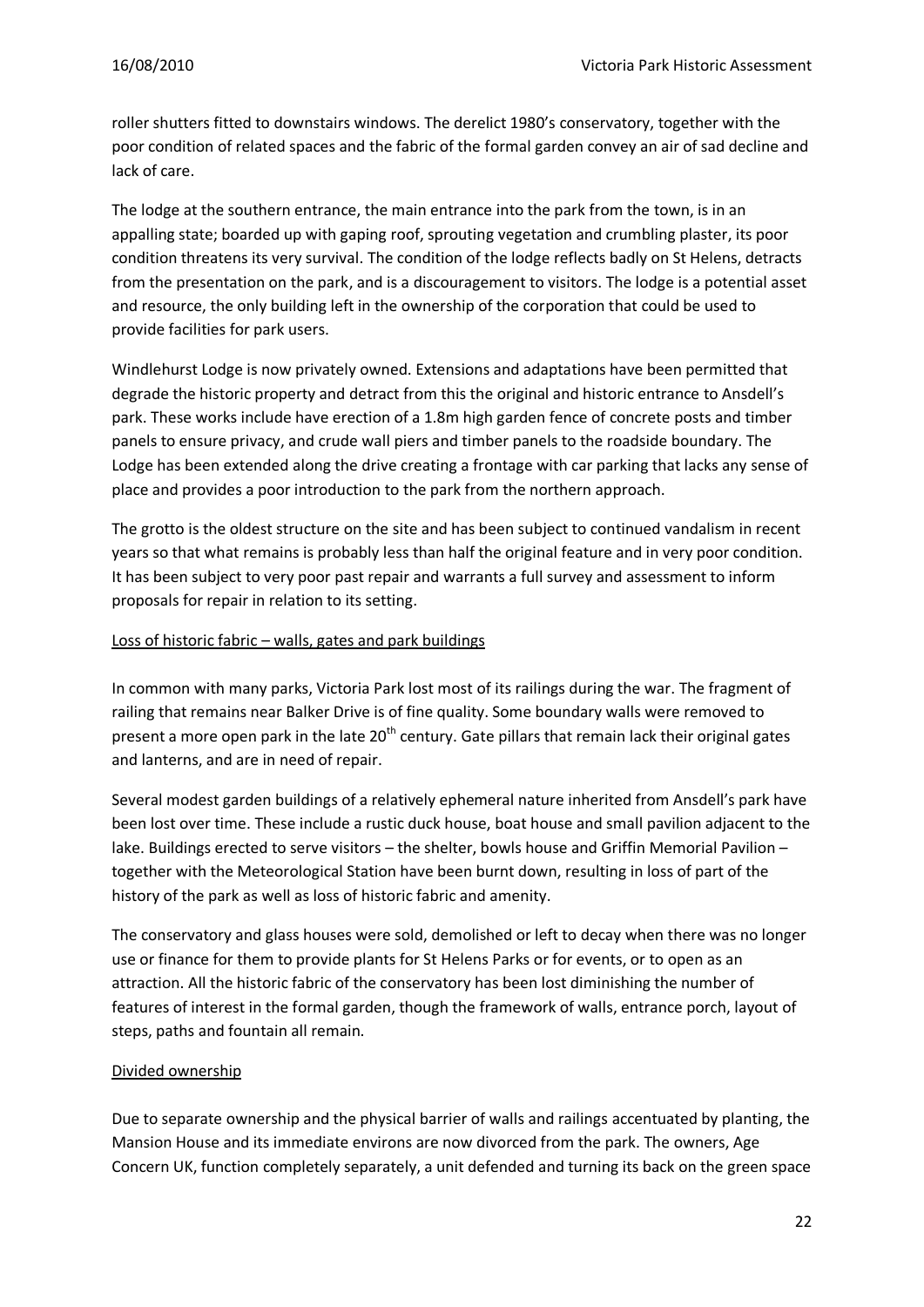and deriving limited benefit from it. The Mansion House was the focus of Ansdell's park; his home from which paths radiated, views were designed and to which people came. The house remained the focus of the public park as refreshment rooms, museum and art gallery, and stayed in relationship when occupied by the parks department. Although shrouded by trees, the Mansion House is still the visual focus of the park landscape and the building that makes sense of the park and explains its origins. However loss of ownership and lack of alternative premises limit use of the park, and the lack of relationship and access combined with the defensive demeanour of alterations have a negative impact. The future of this property, its use and ownership, are of paramount importance to the park.

The loss of Windlehurst Lodge to private ownership has had a detrimental impact with unsympathetic and poor quality alterations affecting the historic entrance and approach.

#### Management

The introduction of CCT has had a severe and significant negative impact on the park from which it has never recovered. It has resulted in a lack of site based staff with a sense of ownership, pride, local knowledge and skill providing a sense of care, security and quality. The outcome has been a decline in facilities, horticulture and use leaving the park open to misuse and abuse. Aspirations and resources have been low, so that now the crude practice of twice yearly coppicing of vegetation is expected and accepted, and the remnants of former facilities are a dismal and depressing reminder of the park's decline.

#### Public and community expectations

The gradual loss of many facilities and attractions has resulted in a park that offers little to many potential users and contributes to a low sense of community ownership. Consultations used to make an initial bid for funding from the Heritage Lottery Fund's Parks for People programme have raised unrealistic and unsustainable expectations. These aspirations need to be balanced by an objective assessment of need so that proposals are based on conservation, that is the management of change, and are sustainable.

#### Limited understanding of the park and its significance

Limited understanding and awareness of the history of the park by the authority have resulted in a lack of appreciation of its importance to the town, to past users and its potential for the future. This has contributed to decision making that has had a negative impact on the health of the park and for which mitigation will be a challenge, and could remain an issue in the future without improved skills, training and management.

#### Consideration of the park as a whole

Failure to consider the park as a whole when making individual decisions and to appreciate the impact of these decisions has had a negative impact on the historic layout of the park. An instance of this is the recent investment focused on the provision of facilities to meet the needs of children and young people. The facilities have been sited without regard for the historic layout allowing areas of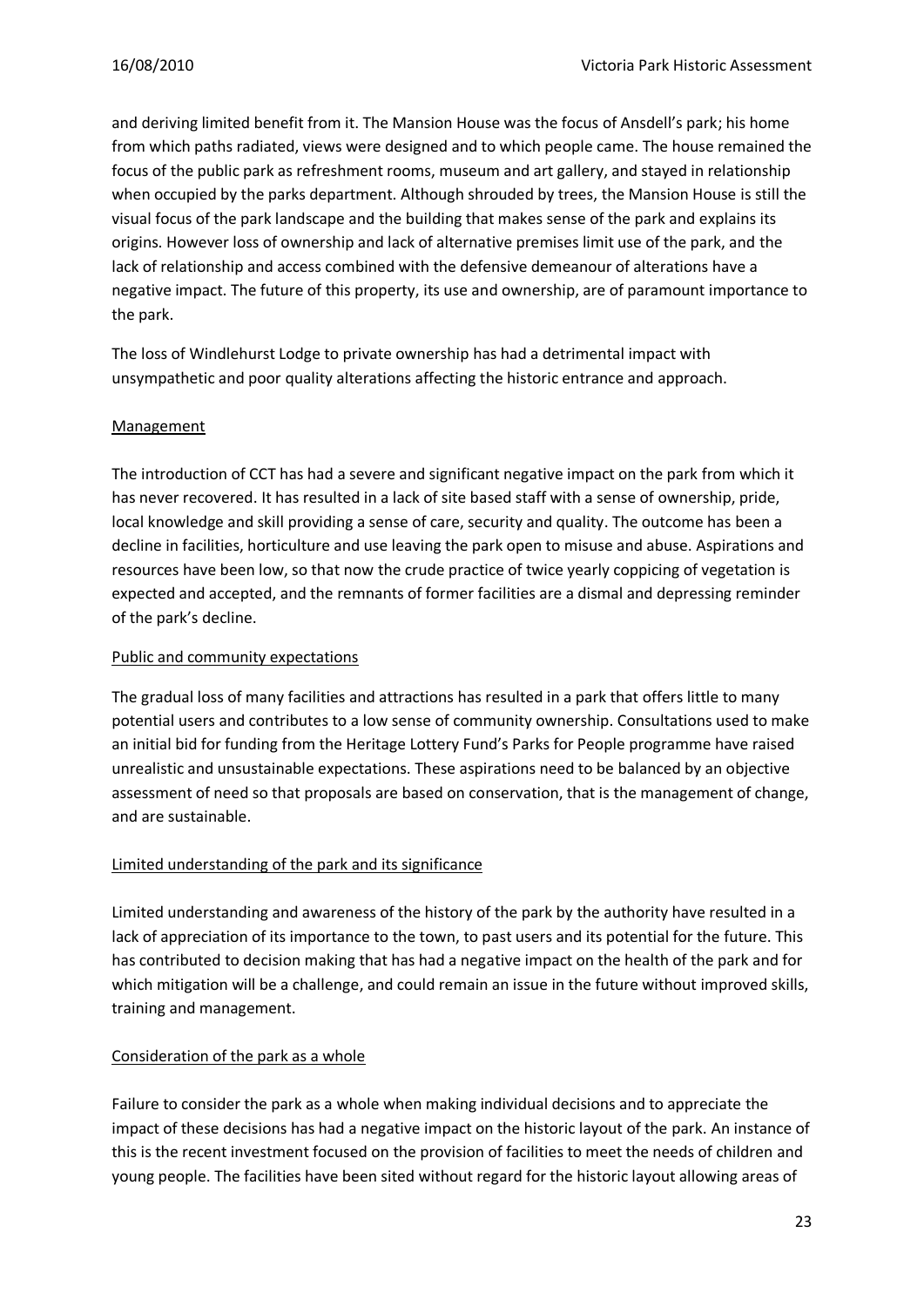formerly open land to be developed while previously developed recreation areas lie derelict. The justification for these decisions may be security, visibility, pragmatism, but a failure to make decisions within the context of an overall vision and sustainable management plan mean that the long term outcome is likely to be further loss and degradation.

#### **Security**

Lack of security has resulted in increased vandalism damaging historic artefacts and new facilities, consuming scarce resources, discouraging staff and leading to defensive design and maintenance solutions. There are no visible site staff providing a sense of care and the general condition of the park does not encourage respect.

#### Water features

The cost and challenge of maintaining water features has not been met. The pond is silted up, shaded, full of debris and has an unattractive concrete edge, worn margins and decayed islands making it thoroughly degraded. It is of little interest and makes a limited visual contribution to the park. All these factors diminish the historic and ecological significance of the only remaining pond.

The Doulton Fountain, a gift to the park, has not been in working order for many years. Failure to repair and maintain the fountain has diminished its significance so that with its dry pool filled with slate chippings it fails to provide a meaningful feature at the centre of the garden and is a disappointment, adding to the air of neglect in the formal garden.

#### External factors

Loss and damage to vegetation caused through air pollution and Dutch elm disease has had an impact on the park in the past but should not do so in the future. Loss and decline of local industries, reduced employment and lack of revenue are all having an impact on St Helens and thus on the park, and the current economic situation is likely to exacerbate these problems. These external factors present the park with a challenging series of issues and opportunities that appropriately addressed could help to fulfil local policies and meet individual needs.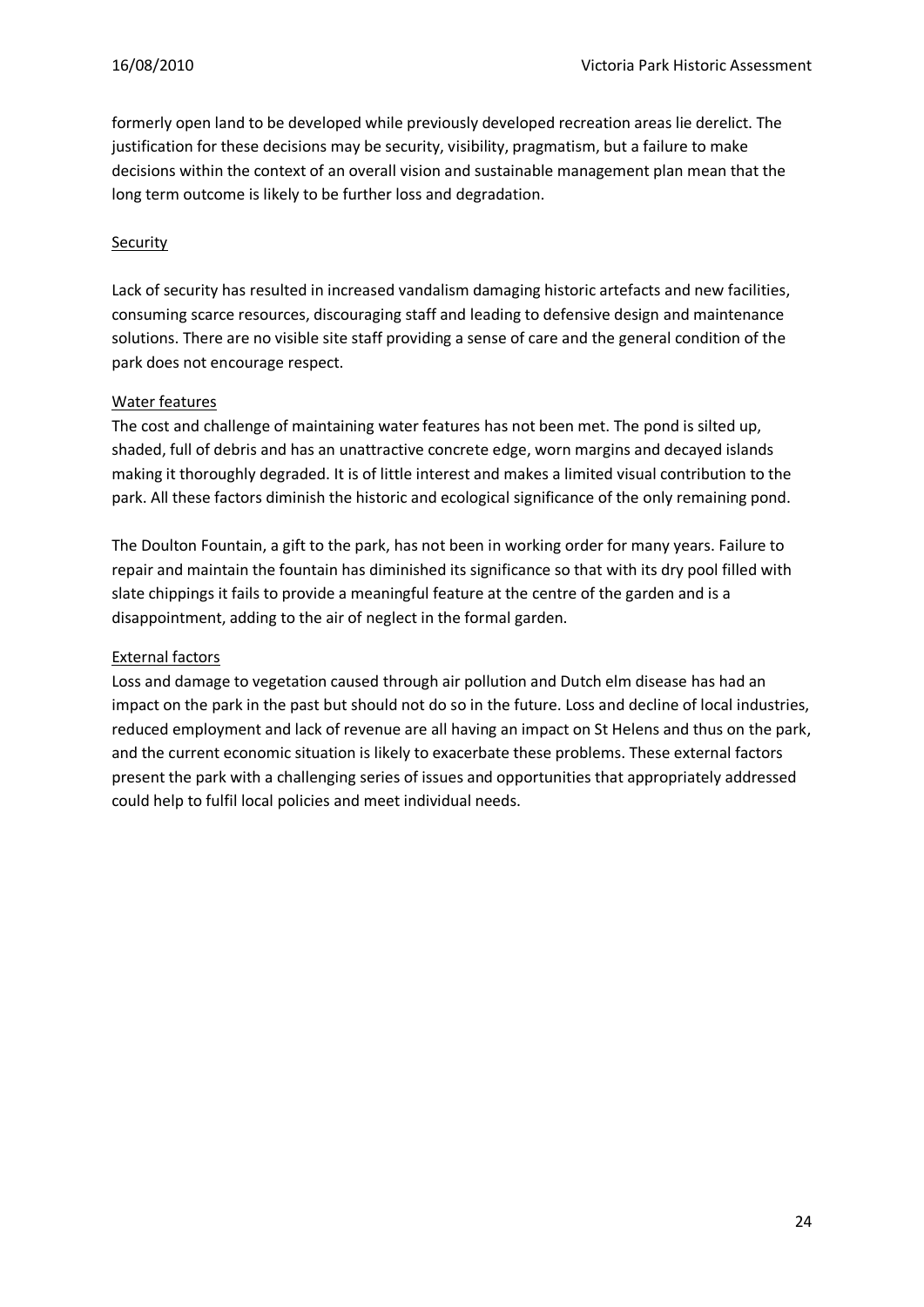#### **Proposed Principles for Conservation**

Victoria Park is a historic asset that should be sustained for the benefit of present and future generations. It is apparent that past interventions which have resulted in loss and degradation of the historic fabric have compromised the heritage value of the park and diminished its public benefit.

The following conservation principles have been developed from analysis of park history, site information and issues. They do not address user needs, training, volunteering, management, resources and finance which are to be addressed elsewhere, all project proposals stemming from an overarching vision for the park agreed by the client and principal stakeholders.

#### Principles

- 1. Develop a comprehensive management plan
	- Reflecting local aspirations
	- Providing a sustainable vision for the park and a clear programme of measures to be taken to achieve the vision over time
	- Addressing the loss of views and sight lines to and from the Mansion due to the growth of trees
	- Including the rejuvenation of historic planting, the creation of new plantings in appropriate areas of the park and the regaining of horticultural excellence.
- 2. Improve the setting of the Mansion House and restore its relationship with the park
	- Identify principal views
	- Undertake selective removal of trees and shrubs  $\bullet$
	- Review and address access and security arrangements
	- Improve standards of management and maintenance  $\bullet$
- 3. Restore the formal garden and enable public access
	- Repair boundary wall and porch  $\bullet$
	- Remove derelict glasshouse and most existing vegetation  $\bullet$
	- Consider appropriate re use of space formerly occupied by conservatory  $\bullet$
	- Restore steps and banks
	- Restore the fountain to working order  $\bullet$
	- Undertake new planting guided by historic evidence
- 4. Rejuvenate the former pleasure grounds as a focus of interest in the park
	- Restore pond
	- Stabilise and repair grotto  $\bullet$
	- Repair hard landscape
	- Undertake tree and shrub management including selective removal and replanting
	- Provide seating to enable views and spaces to be enjoyed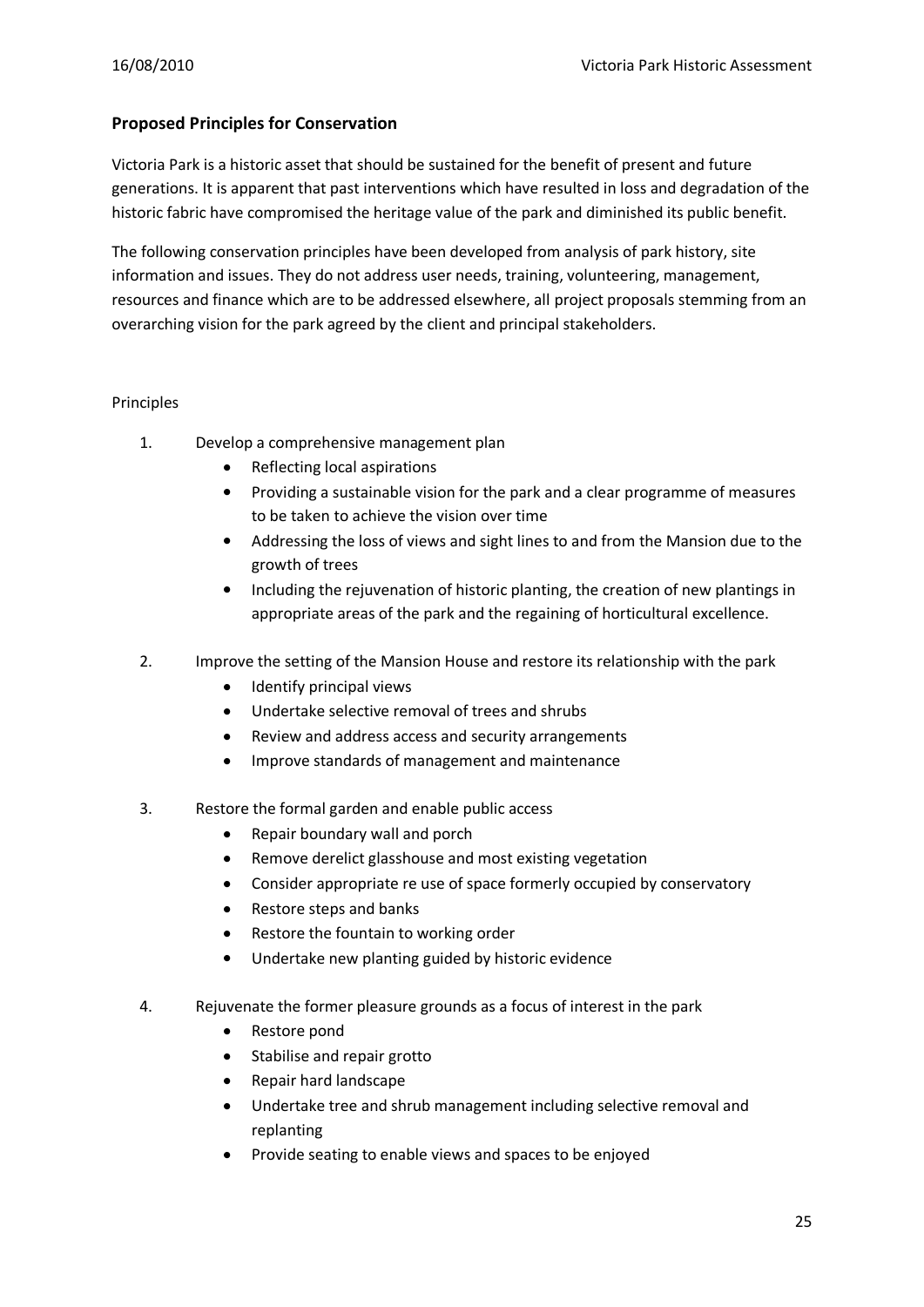- 5. Manage vegetation to enhance character
	- Identify function and importance of different plantings  $\bullet$
	- Prioritise management  $\bullet$
	- Identify skills and resources necessary to sustain management  $\bullet$
- 6. Use opportunities provided through intervention and management to enhance biodiversity
	- Restoration of pond  $\bullet$
	- Management of planting
	- Diversification of plant species
	- Extending flowering and fruiting seasons
	- Grassland management  $\bullet$
- 7. Enhance the sense of care for the site
	- $\bullet$ Repair St Marks Gate Lodge for park use
	- Provide information at principal park entrances
	- Improve standards of management
	- Have site based staff seen to be working in the park and able to interact with users
- 8. Consider appropriate re use of redundant sports areas
	- $\bullet$ Retain for potential future refurbishment and re use
	- Re develop to meet user needs  $\bullet$
- 9. Enable greater understanding and appreciation of the park's heritage
	- $\bullet$ Develop an interpretation strategy
	- Provide guided walks  $\bullet$
	- Link with town trails and educational projects
	- Host a community archaeology project  $\bullet$
- 10. Learning from best practice elsewhere
	- $\bullet$ In conservation and sustainable re use of historic buildings
	- Community engagement in heritage
	- Raising awareness, understanding and support among members  $\bullet$
	- Improving standards of care
	- Preparation of management plans for historic environments
	- Training and resources to sustain quality in planting and maintenance of hard  $\bullet$ landscape

Proposals should follow best conservation practice. English Heritage's 'Conservation Principles: Policies and Guidance for the Sustainable Management of the Historic Environment' is recommended for guidance. Planning Policy Statements 5: Planning for the Historic Environment and the associated Historic Environment Planning Practice Guide provide the policy framework for sustainable development within the historic environment and should be followed.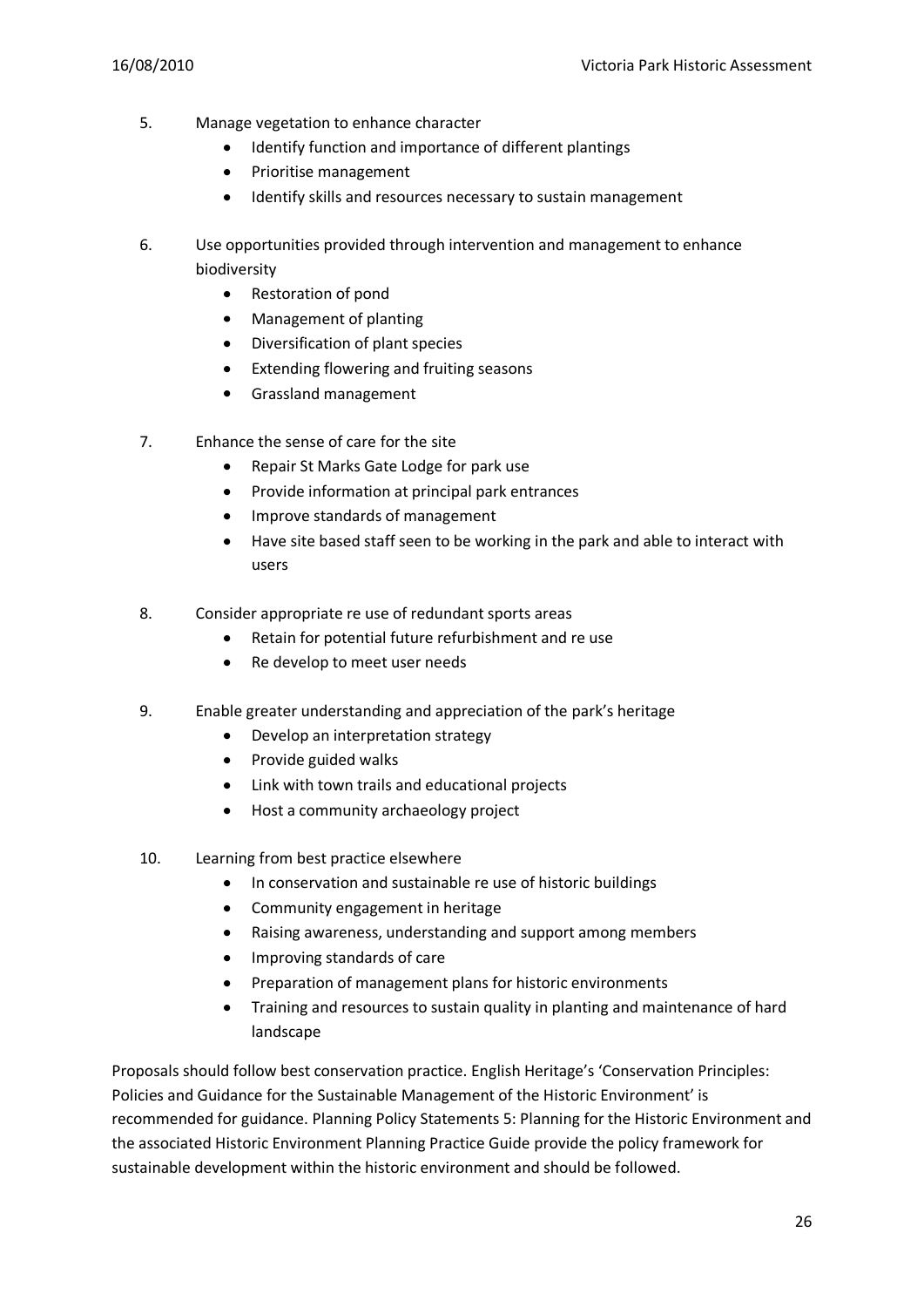## **Appendix 1**

## **Full Chronology**

Unless otherwise stated, information obtained from Council Minutes, St Helens Local History and Archives Library.

| Date<br>1716 | Event<br>Sarah Cowley's last will and testament leaving one messuage of<br>tenement containing 6 acres to Joseph Gillibourn of Windle                                                                                                                                                                                                                                    | <b>Source</b><br>St Helens Local<br>History and                                                         |
|--------------|--------------------------------------------------------------------------------------------------------------------------------------------------------------------------------------------------------------------------------------------------------------------------------------------------------------------------------------------------------------------------|---------------------------------------------------------------------------------------------------------|
| 1842         | Tithe Award based on 1808 Map of Windle                                                                                                                                                                                                                                                                                                                                  | Archives Library<br>St Helens Local<br>History and<br>Archives Library                                  |
| 1845/7       | 6"First Edition Ordnance Survey published 1849                                                                                                                                                                                                                                                                                                                           | <b>St Helens Local</b><br>History and<br>Archives Library                                               |
| 1847         | John Ansdell acquired part of the Cowley Hill estate after the death<br>of John Speakman - he himself married the widow of John's<br>brother, Richard Speakman - and built Cowley House 1849 - 50                                                                                                                                                                        | Book? - St Helens<br>1750 - 1900                                                                        |
| 1869         | St Helens Improvement Act gave powers under sections 243-245 for<br>the new borough to create parks, fund them, maintain and regulate<br>their use                                                                                                                                                                                                                       | An outline History<br>of the Acquisition<br>by the town of its<br>major parks and<br>recreation grounds |
| 1885         | Letter to Council from John Ansdell's executors offering Cowley<br>Estate to Corporation for a park.<br>Offer accepted 16 <sup>th</sup> December 1885.                                                                                                                                                                                                                   |                                                                                                         |
| 1886         | $20th$ January - Cowley House and 31 acres of land acquired by<br>council for £11,000 from James Galloway and John Hammill,<br>trustees of the will of John Ansdell. A protective restriction was<br>placed on the park so that future use could only be as a park or<br>recreation ground<br>2 <sup>nd</sup> April - Meeting held in Cowley House chaired by Councillor |                                                                                                         |
|              | Bishop:<br>To arrange with the Executors of the late John Ansdell for<br>1.<br>immediate possession of the premises.<br>To obtain and accept tenders for external cement work of<br>2.<br>the mansion and for the painting of the outside woodwork<br>of the mansion and conservatories                                                                                  |                                                                                                         |
|              | To purchase all or any of the plant, garden seats and<br>3.<br>implements on the premises, suitable for the proposed Park<br>To purchase trees and shrubs to the value of £50<br>4.<br>5. To engage men to remove any decayed trees; plant new                                                                                                                           |                                                                                                         |
|              | ones, and put the grounds in order<br>12 <sup>th</sup> April - Resolved that Deacey be engage to attend to the grounds<br>and carry out the instructions of the Surveyor. Labourer to be<br>employed to assist Deacey                                                                                                                                                    |                                                                                                         |

Chairman authorised to offer £40 for the purchase of plants in the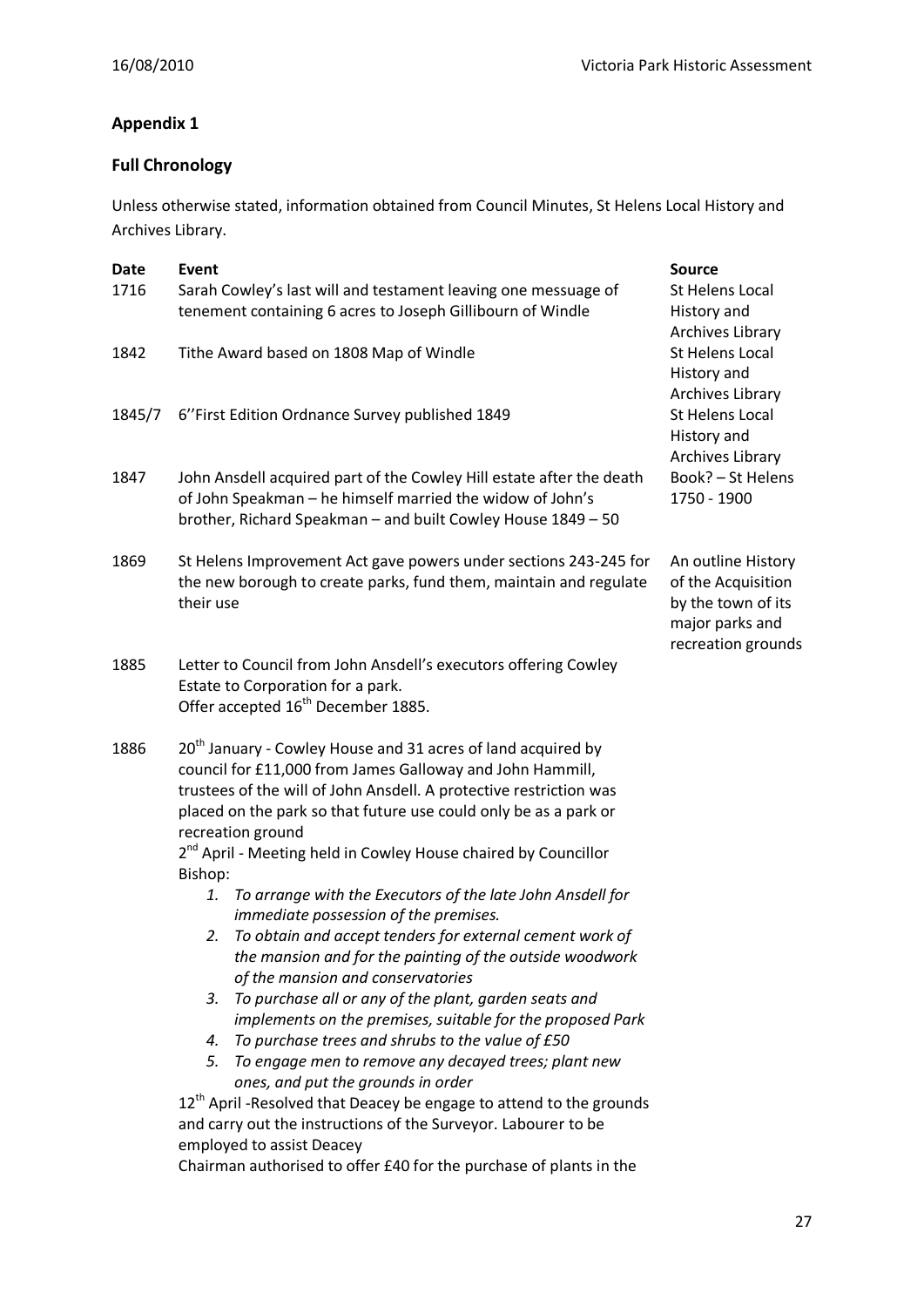Conservatories specified in the list submitted to him.

19<sup>th</sup> May - Agreed to let NW Lodge to Supernumerary Park

Constable for 2s a week free of rates

1st June- Estimate of work

| Lodge                               | £450.0.0  |
|-------------------------------------|-----------|
| Railings, Walls and Entrance gates  | £1200.0.0 |
| <b>Urinals</b>                      | £100.0.0  |
| <b>Seats and Notices</b>            | £122.0.0  |
| <b>Walks and Drains</b>             | £860.0.0  |
| With contingencies total = $E3,000$ |           |

Saturday  $5<sup>th</sup>$  June – Article expressing concern at the expenditure on the park, to the potential detriment of other proposed schemes and parks

7<sup>th</sup> June - Footpath from Rutland Street conveyed to Corporation. On completion of road from North Road to Cowley Hill Lane, path from Cowley Hill Lane Lodge to be closed. Messrs Doulton offered terracotta work to value of £20 as per catalogue – offer accepted. John Finch of Dudley to supply 20 gander seats (design 64)5' 6'' long @ 12/6d each and 20 (design 46 5' 6'' long at 32/6d each with 5/d discount. Surveyor instructed about paths

14<sup>th</sup> June - Opening of Cowley Park by the Mayor.

16<sup>th</sup> June - J & T Yearsleys tender accepted for dwarf wall, 4 pillars, rebuilding old wall and 3 entrance pillars (stone) for main entrance Francis Morton and Co's revised tender for palisading 5' high and 8' gates accepted

Saturday June 19<sup>th</sup> - Plan of park includes a lake along NW side of estate and Bandstand SW of house + gymnasium or public baths on site of kitchen garden.

4<sup>th</sup> August - Plans submitted for boundary wall round park  $19<sup>th</sup>$  November - Fountain in flower garden to be completed @£15 Critchley Bros. to paint extension to Vinery

Surveyors to submit drawing for drinking fountain – site to be decided

Walk to be made from main road on W side towards Mansion House

30 tons of lime and 50 tons of manure to be delivered Walk facing park near Balken to be painted. Vines and peach trees in No 1 Vinery to be disposed of

1887 19<sup>th</sup> January- James MCBryde to construct doorway and wall dividing Cowley Park from 'Balken' for 1 shilling/annum – to be removed on 3 months' notice from Corporation. Yearsleys tender for erection for lodge and premises at North Road entrance to Cowley Park to be accepted

> 16<sup>th</sup> March - Application from Angling Club for Park pond Cowley Hill.

Four rooms to be opened to public and furnished with seats. Supply of light refreshments for 6 months to be advertised for tender

1887 20<sup>th</sup> April - One of Macfarland's drinking fountains to be purchased (no.6) and erected near to Boat House. Tender for exit gate at 'city' Supplement to the St Helens Newspaper and Advertiser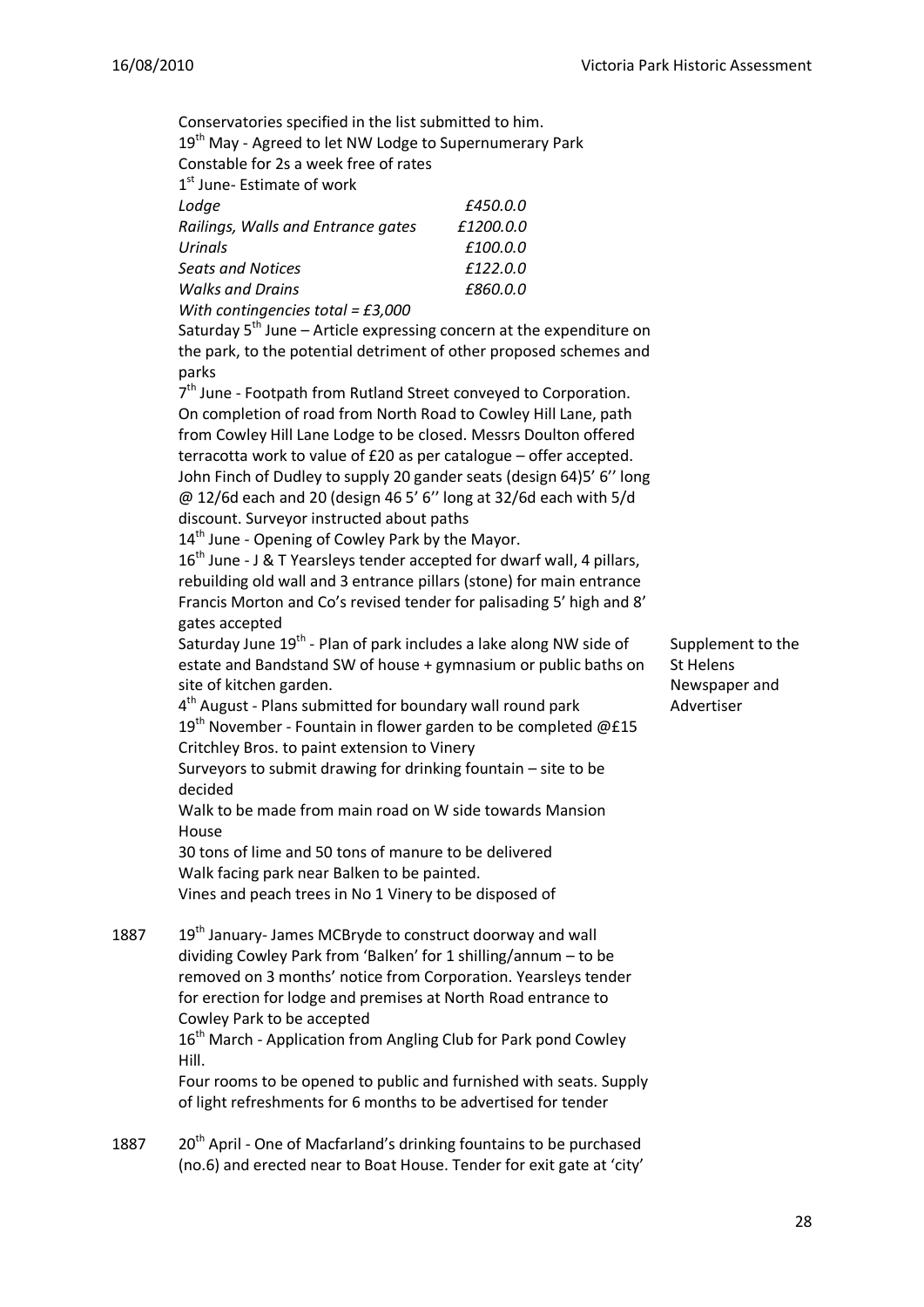end of park accepted. Flag pole to be enclosed at North Road entrance at not exceeding £15. Twenty seats of plain wood @8 shillings each to be erected. Until further notice greenhouses to be opened each Tuesday, Thursday and Saturday from 2 – 4pm  $20<sup>th</sup>$  July – Alderman McBryde donated a pair of swans.  $21<sup>st</sup>$  September – trees and shrubs to be purchased, "as per list submitted at a cost not exceeding £18." 15<sup>th</sup> June- Draft bye-laws considered. Two pail closets to be erected. St Helens Cafe and Recreation Co. To have two stalls for tea and coffee. Stand to be erected for ceremony and public naming on  $21<sup>st</sup>$ June 1887. Union Jack Royal Standard White Ensign and Victoria Flags to be purchased, also bunting Edward Pye, Head Gardener to be allowed to use lodge at North Road entrance and to have venetian blinds June 21<sup>st</sup> Celebration of Queen Victoria's Golden Jubilee with re naming of the park by Mayor Colonel David Gamble and firework display August – extra piece of Roadway land purchased and further area of 7,200 square yards acquired from Col Gamble, area a corner of the park on North Road and Rutland Street at St Mark's Gate 23<sup>rd</sup> August-Workmen acting as watchmen after regular hours to be paid extra 3p/hour 21st September - 6ft wall to be erected to fence off cottages belonging to Corporation in City Road from Victoria Park. Trees and shrubs to be purchased at not more than £18 Wicket gate on Cowley Hill side mentioned Iron Fence to be erected round Random Hall gardens at Victoria park Councillor R Pilkington thanked for gift of ferns and palms Water Engineer instructed to lay 3'' main from City Road to stable yard in Victoria Park 1888  $18^{th}$  January - Line purchased for grass 15<sup>th</sup> February-150 rhododendrons to be purchased (with proper compost) @1/6d each 3<sup>rd</sup> May- Kerb channelling to be laid from park gates North Road to end of palisading Footpath to be flagged for 15 yards  $16<sup>th</sup>$  May- Request to play cricket in park – decision deferred. Border tiles for new beds to be bought for £3-£4  $26<sup>th</sup>$  May- one load of red sandstone chippings to be tried - as an experiment Right to supply tea, coffee etc at Cowley House to be advertised for tender Decided not to allow cricket 20<sup>th</sup> June - Mr L Weiseker's tender for refreshments accepted Sunday opening allowed

Tender received for 56ft of fencing for ponds in park rec'd Wall to be built behind houses in park – Waizbom and Son tender accepted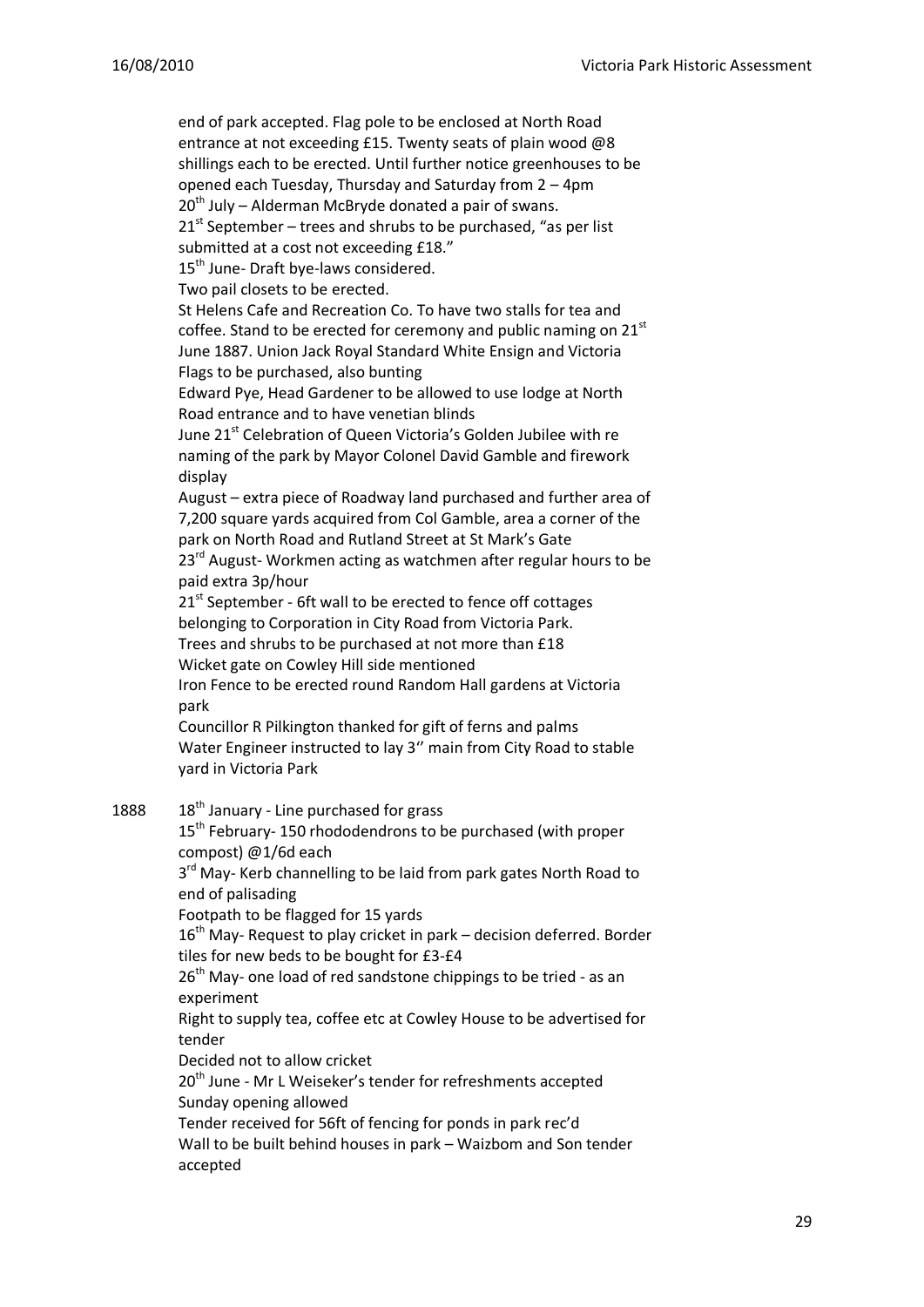Mr Pye's wages to be raised from 28 to 30s per week Width of footpath from North Road entrance to be extended form 7'6'' to 12 feet 19<sup>th</sup> September - Trees to be purchased @ no more than £12. Painting of conservatories and roofs of greenhouses to be carried out  $19<sup>th</sup>$  December - Land presented by Col. Gamble: C.B. to be under drained with agricultural tiles. Footpath from North Road entrance to wicket gate in Cowley Hill Lane and back to City Road to be remade with limestone and with asphalt gutters where required – cost £40 1889  $15<sup>th</sup>$  May-Resolved that a band platform with music stands, be erected in Victoria Park in accordance with plans now submitted by Surveyor, at an estimated cost of £25 1890  $15<sup>th</sup>$  March - Following a committee visit to the park resolved that 12 swings be erected, 6 for girls and 6 for boys, and that the Children's Sand heap be extended  $19<sup>th</sup>$  March-Plants to be bought – Tenders for refreshments obtained 1890  $16<sup>th</sup>$  April - Ald. Pilkington and Mr W Thomason thanked for plants. Mr Pye, Head Gardner to have wages raised by 3 shillings a week. By permission of Col. W Pilkington and officers, Band of  $2<sup>nd</sup>$  Volunteer Battalion, South Lancs Rgt. to play in park for 2 hrs on alternate Thursdays in May, June, July and August starting 15<sup>th</sup> 1890 21<sup>st</sup> May-Tender of W Glover for 2 sets of swings accepted. Tender of L Weisker to supply refreshments accepted 1890 20<sup>th</sup> August- Existing boys swings to turned into ordinary wire rope and board swings 1890  $17<sup>th</sup>$  December - Additional walk to be made in Victoria Park on City Road side 1892 Mansion House opened as free public museum 1892 30<sup>th</sup> March- Erection of shelter approved 14<sup>th</sup> May - Tender for erection of shelter Waizbom and Son accepted  $17<sup>th</sup>$  August-Additional privy accommodation to be erected on NE side of park 1893 June 3<sup>rd</sup> Exhibition of pictures, books etc opened in Victoria park. Visited by scholars from St Thomas's Schools St Helens News 1890 – 1900 Proposal for park aviary recorded 1894 21st February – paths from policeman's lodge to lake asphalted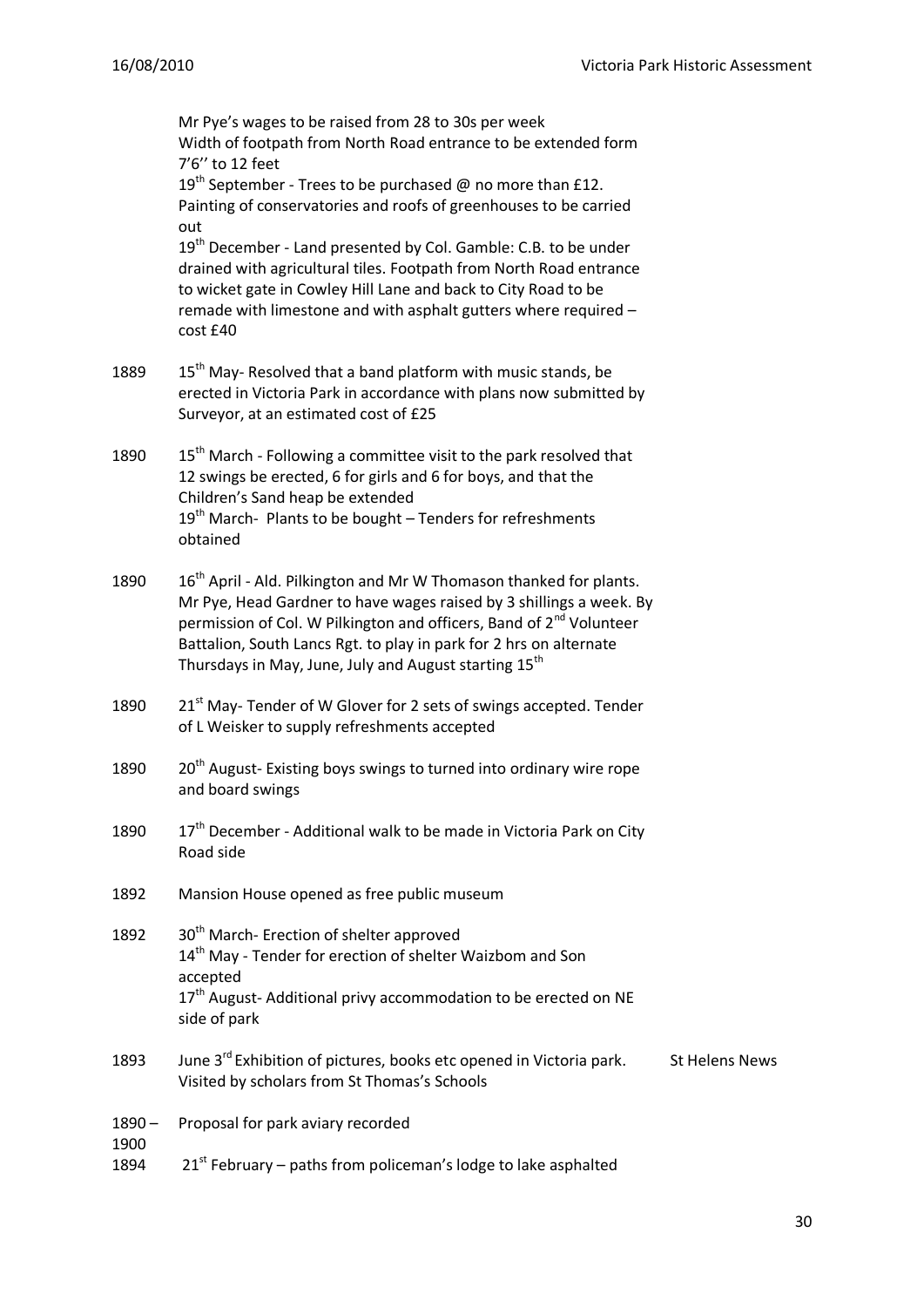| 1896 | Fencing put around the park                                                                                                                                                                                                                                                                                                                                                                                                                                                                                                                                                                                                                                                                                                                                                                                                                                                                                                   |                                             |
|------|-------------------------------------------------------------------------------------------------------------------------------------------------------------------------------------------------------------------------------------------------------------------------------------------------------------------------------------------------------------------------------------------------------------------------------------------------------------------------------------------------------------------------------------------------------------------------------------------------------------------------------------------------------------------------------------------------------------------------------------------------------------------------------------------------------------------------------------------------------------------------------------------------------------------------------|---------------------------------------------|
| 1897 | 20 <sup>th</sup> May - Girls swings to be moved to east side of garden. Fountain<br>presented by Sir Henry Doulton erected<br>15 <sup>th</sup> July- Boys swings to be moved next to girls swings                                                                                                                                                                                                                                                                                                                                                                                                                                                                                                                                                                                                                                                                                                                             |                                             |
| 1897 | Goldfish put in fountain                                                                                                                                                                                                                                                                                                                                                                                                                                                                                                                                                                                                                                                                                                                                                                                                                                                                                                      |                                             |
| 1898 | 2 <sup>nd</sup> June- Shelter house to be screened on SE side. Summer House<br>near lake to be re located. Camellias to be moved from centre of<br>conservatory and staging erected for large palms.<br>21 <sup>st</sup> September – Health Committee suggests a Meteorological<br>Station                                                                                                                                                                                                                                                                                                                                                                                                                                                                                                                                                                                                                                    |                                             |
| 1899 | 15 <sup>th</sup> February – Meteorological Station approved and built by<br><b>Boulton and Paul Ltd</b><br>16 <sup>th</sup> August - Two new boilers for conservatories to be purchased                                                                                                                                                                                                                                                                                                                                                                                                                                                                                                                                                                                                                                                                                                                                       |                                             |
| 1900 | 14 <sup>th</sup> June- Shelter to be re roofed<br>14 <sup>th</sup> September - Alderman Pilkington presented 5 palms<br>$9th$ November-Gates at north entrance broken by runaway vehicle<br>to be replaced                                                                                                                                                                                                                                                                                                                                                                                                                                                                                                                                                                                                                                                                                                                    |                                             |
| 1901 | 15 <sup>th</sup> March- Park inspected. As a result: Wall on S side of Mansion<br>House to be pointed and cement repaired.<br>Boundary wall on Cowley Hill Lane from Bishops Road to gates near<br>WIndlehurst Lodge and in City Road from NE corner to cottage<br>belonging to Committee (No.162 City Road) be pointed. Brookfield<br>Foundry to repair gates Railings to be painted<br>15 <sup>th</sup> May- Woodwork of greenhouse and railings to be painted<br>13 <sup>th</sup> June-Wire supports and wind pressure gauges of<br>meteorological house to be painted and weathercock placed on top<br>of wind recorder<br>19 <sup>th</sup> June-Correspondence between Borough Engineer and<br>Pilkington Brothers re escape of gases from Cowley Hill Works into<br>Victoria Park<br>21 <sup>st</sup> June Weather Clock added to Meteorological Station<br>16 <sup>th</sup> July - Reported damage to trees from fumes |                                             |
| 1902 | 15 <sup>th</sup> January - Mayor gave 3 large palms<br>21 <sup>st</sup> May -Mayor Gamble planted a tree to celebrate the coronation<br>of Edward VII                                                                                                                                                                                                                                                                                                                                                                                                                                                                                                                                                                                                                                                                                                                                                                         |                                             |
| 1903 | St Helens Fountain Soap advertisement featuring terracotta<br>fountain presented to park by Sir Henry Doulton                                                                                                                                                                                                                                                                                                                                                                                                                                                                                                                                                                                                                                                                                                                                                                                                                 | Presley, M.St Helens<br>a Pictorial History |
| 1904 | 16 <sup>th</sup> June- Miss Walker Headmistress of Cowley Girls School<br>requested permission to use greenhouses one afternoon per week<br>for Botany and Nature study classes. Granted<br>August 19 <sup>th</sup> - An account of the popularity of the park noting the                                                                                                                                                                                                                                                                                                                                                                                                                                                                                                                                                                                                                                                     |                                             |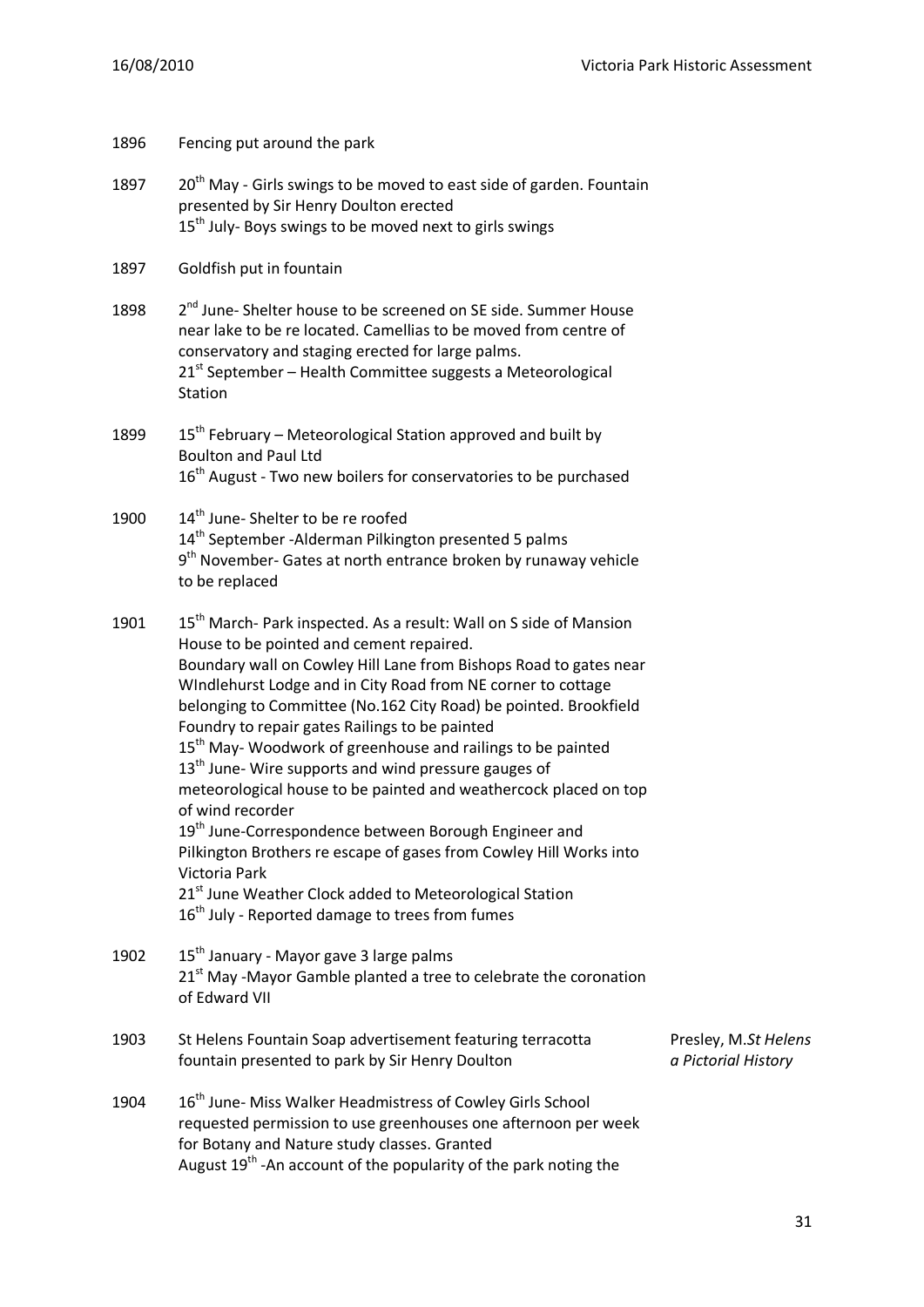elms and difficulties in maintaining displays due to pollution 1905  $15^{th}$  February - Instructions to Treasurer in respect of accidents on swings 15<sup>th</sup> March - Chairmen and Deputy Chairmen requested to arrange for band performances during summer months Mrs Gamble Haresfinch requested use of park on a Thursday in June for an Open Air fete for NSPCC Pennington requested permission to hold Open Air Concerts for Children in Victoria and other parks during summer for Fresh Air Fund 22<sup>nd</sup> June- Boat to be purchased for use on the lake 6.9. Lancashire band permitted to play selection of Sacred music on Sunday 9<sup>th</sup> and collection in aid of Local Hospitals. In connection with additions to the Works of Pilkington Bros Ltd in City Road, the Borough Engineer submitted a plan showing suggested improvement of City Road involving taking a strip of land from park. Meeting in Victoria Park to consider the matter 1906 21<sup>st</sup> February - Plants donated by Ald. W W Pilkington 18thApril - Request for cricket facilities for Cowley School – deferred 1907  $15<sup>th</sup>$  May- Two see saws, a horizontal ladder, 30 feet long and parallel bars for boys and two see saws for girls 13<sup>th</sup> December - Children be allowed to pass through the ornamental grounds near the fountain, but that they be not allowed to play or loiter there 1908 11.9 Resolved that 2 bowling greens be provided on the easterly side of the central walk leading from the North Road entrance Sub Committee considered the question of providing a Bowling Green at Victoria Park Decided not desirable at Victoria Park and Committee recommended provide 3<sup>rd</sup> BG at the Queen's Recreation Ground  $11<sup>th</sup>$  September - Borough Engineer submitted tender for horizontal ladder for gymnastic purposes 11<sup>th</sup> December - 2 cottages to be demolished for widening City Road 1909 17<sup>th</sup> February - Death of Mr Pye, Park Keeper of Victoria, Sutton, Gaskell Parks, Queen's and Parr Recreation Ground. 19<sup>th</sup> Mary -Charity Cricket match to be held from 12 noon till dusk Thursday  $22^{nd}$  July. Park closed to public. Licence to sell intoxicating liquors applied for above match  $10<sup>th</sup>$  June -Borough Engineer submitted plans of the public urinal proposed to be erected by the Health Committee in City Road on the Victoria Park land. Resolved that the urinal be erected near the site of the existing urinal 15<sup>th</sup> June- Girls swings to be taken down Tender for 35' ladder for gymnastics accepted New urinal to be erected near present one in City Road 14<sup>th</sup> September-Cowley girls granted right to use park twice a week for games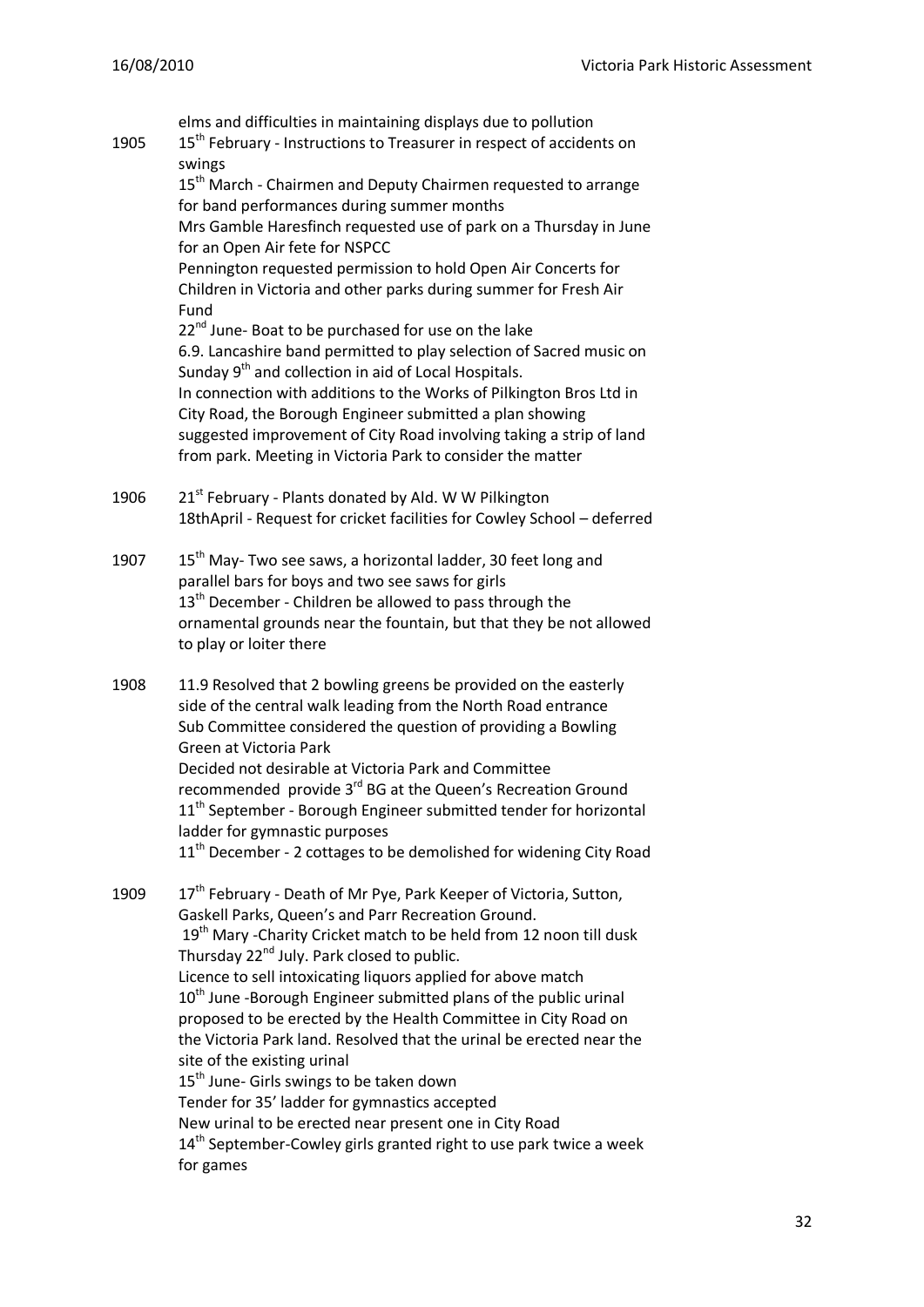- 1911  $1<sup>st</sup>$  June - Two new tennis courts to be opened in VP on lawns in front of Mansion House 9<sup>th</sup> November - Conservatories becoming dilapidated and dangerous. Committee to visit
- 1912 17<sup>th</sup> January -Plans of new conservatories at VP submitted Permission to hold hockey matches 15<sup>th</sup> March- Notre Dame Secondary School given permission free use of the tennis lawn at VP for one hour on 2 afternoons per week 17<sup>th</sup> April - Tender of Messenger and Co of Loughborough to be accepted for conservatory – but on 15.5 Town Clerk reported that resolution referred back – new plan to be prepared for cost not exceeding £400. 13.6 decision on Conservatory deferred to next year

5 privies to be converted to water closets

1913  $19^{th}$  February- Conservatory partially blown down and destroyed in gales. Firms tendering in 1912 invited to tender for new conservatory

13<sup>th</sup> March- Council to apply to Local Government Board for sanction to borrow for conservatory

16<sup>th</sup> April- All schoolchildren to be assembled in park between entrance on Cowley Hill Lane at Windle City and the near Windlehust Lodge with a view to their Majesties driving through park on July 8<sup>th</sup>. Borough engineer instructed to widen gates at Windle City entrance and to erect permanent gates and pillars Collins Green Colliery presented Corporation with Fossil Tree found in Bold Colliery at depth 700 yards – sent to VP 18<sup>th</sup> June- Messenger and Co of Loughborough to repair/rebuild conservatory@£625 8<sup>th</sup> July- Visit of King and Queen 19<sup>th</sup> November- Permission granted temporarily for playing of football – Cowley Secondary School

11.12.Conservatory complete

1914  $4<sup>th</sup>$  February- New Gate at Windle City entrance to be called Kings Gate in commemoration of the fact that the king entered there 7<sup>th</sup> February- Severe gale. Large Palm house partially wrecked an plants damaged 12<sup>th</sup> March resolved that a number of rooks in Victoria Park be destroyed 21<sup>st</sup> October- Permission to use Mansion House for Belgian refugees granted

- 1915 Annual inspection of parks and gardens
- 1916  $31<sup>st</sup>$  January- Two women students of gardening commenced training at VP 15<sup>th</sup> March- Two more women students of gardening commenced training, 4 in all 20<sup>th</sup> September- Greenhouse painted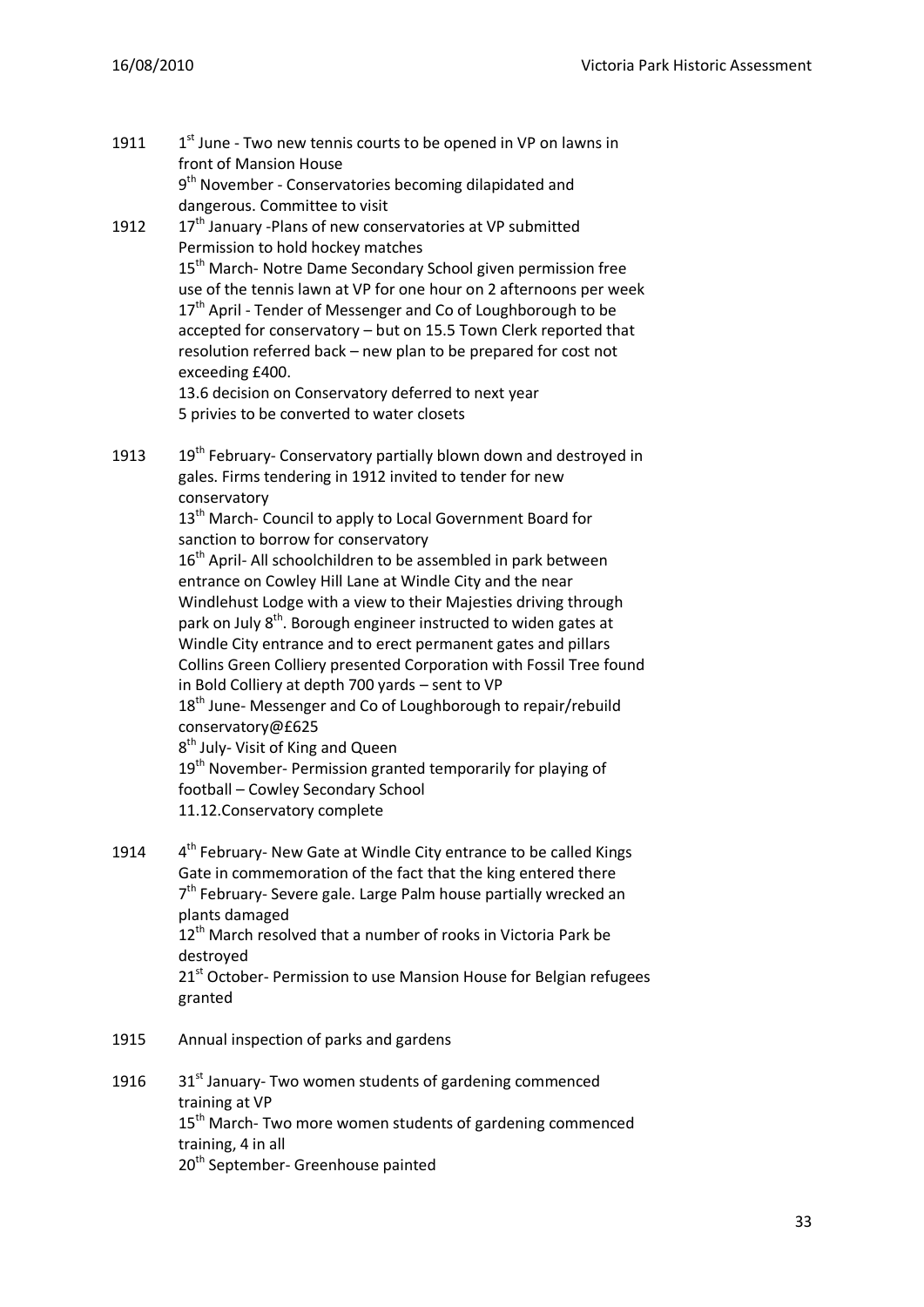| 1917 | 21 <sup>st</sup> February- 57 allotments in gardens<br>18 <sup>th</sup> July- St Helens Allotment holders Association applied for<br>exclusive use of VP on 18 <sup>th</sup> August for holding a Horticultural Show<br>and Garden Fete, proceeds to local War Charities, object to<br>encourage enthusiasm among allotment holders<br>19 <sup>th</sup> December- Borough Engineer instructed to continue model<br>Allotments in VP and Sutton parks |
|------|------------------------------------------------------------------------------------------------------------------------------------------------------------------------------------------------------------------------------------------------------------------------------------------------------------------------------------------------------------------------------------------------------------------------------------------------------|
| 1919 | 12 <sup>th</sup> June- Drinking fountain to be repaired<br>2 swans to be purchased for lake                                                                                                                                                                                                                                                                                                                                                          |
| 1920 | 11 <sup>th</sup> March - Use of plants - charges to be made for use with various<br>entertainments<br>15 <sup>th</sup> December-Allotment holders in parks to be allowed to remain<br>in occupation                                                                                                                                                                                                                                                  |
| 1921 | 23 <sup>rd</sup> November-Allotment holders to be allowed to remain at<br>present<br>21 <sup>st</sup> December - No new tenancies to be allowed on allotments<br>when they are vacated                                                                                                                                                                                                                                                               |
| 1923 | 24 <sup>th</sup> July- one of old greenhouses at rear of premises to be re<br>erected and enlarged, and that 6 dozen new lights for frames to be<br>purchased                                                                                                                                                                                                                                                                                        |
| 1924 | 20.2 Plot of land on Cowley Lane side to be laid out with 2 bowling<br>greens, 2 land tennis courts and grass tennis courts                                                                                                                                                                                                                                                                                                                          |
| 1926 | $6th$ January-Tenders for refreshments to be sold in bowls house<br>invited<br>30.3. Season tickets for band performances<br>Damage to flower beds. Committee interviewed and reprimanded<br>offenders and their parents                                                                                                                                                                                                                             |
| 1927 | 15 <sup>th</sup> June- damage to flower beds<br>21 <sup>st</sup> June- Cleaning of small lake in VP left = to Parks and Cemetery<br>Sub Committee with power to act                                                                                                                                                                                                                                                                                  |
| 1928 | 16 <sup>th</sup> May- Estimate required for erection of refreshment room,<br>bowls house and public conveniences and bandstand<br>$1st$ August - Tender accepted for boiler for greenhouse – Messrs Geo<br>Scott &Co                                                                                                                                                                                                                                 |
| 1929 | 14 <sup>th</sup> October - Sanction applied to borrow £11,500 for various<br>projects in park                                                                                                                                                                                                                                                                                                                                                        |
| 1930 | 22 <sup>nd</sup> January- Revised estimate for construction of bandstand<br>approved for submission to Ministry of Health<br>4 <sup>th</sup> March-Tender of John Lucas & Son of Prescot for erection of<br>Bowls House, Shelter and Conveniences accepted<br>19 <sup>th</sup> February- Bands to be allowed in park as in 1929 – admission to                                                                                                       |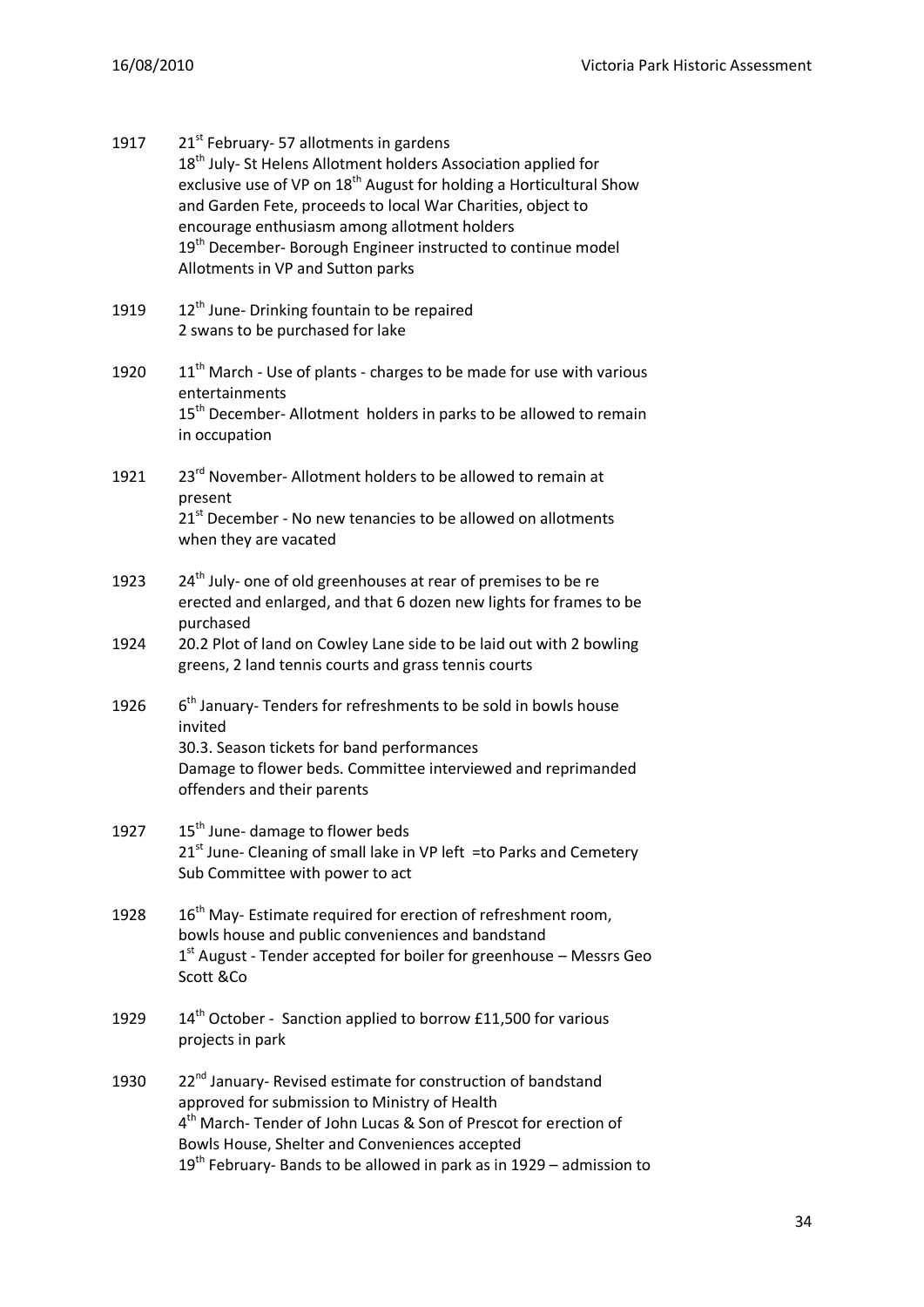enclosure on Sundays to be 3d 16<sup>th</sup> April- Unemployment Grants Committee do not consider construction of bandstand suitable for state assistance 1932 20<sup>th</sup> April - Male and female bowling clubs in existence 1<sup>st</sup> June- Field at Windle City end and North Road entrance to be reserved for scholars when Notre Dame not using it. Children to wear rubber shoes 21<sup>st</sup> September - Random Cottage to be demolished 24<sup>th</sup> November- Prince of Wales visit 1933 27<sup>th</sup> October- Mr G L Pilkington presented 150 hothouse plants 6<sup>th</sup> December-Owner agreed to accept Corporations' offer for 2 houses at corner of Bishop Road and City Road (for Street Improvement) 20<sup>th</sup> December- Electricity Kiosk to be allowed in Cowley Garden 1934 8<sup>th</sup> June- Greenhouses to be repaired at cost of £30 1935 18<sup>th</sup> July- Old Men's Shelter to be erected 1936 Combined wind velocity and direction recorder to be installed at the observatory station - £120 1937  $17<sup>th</sup>$  March- Trees to be felled in park 26<sup>th</sup> May- Coronation commemorative trees to be planted by Mayor 20<sup>th</sup> October - Pavilion for aged and infirm men, in memory of late Alfred Griffin(financed by his family) to be built 1938 Mr Hopkin Park Foreman takes Observatory reading and is paid an Honorarium of £5 per annum 1940 22<sup>nd</sup> February- Public all round shelter approved 1941 Parks and Cemetery Salvage Committee – Position of fence, Balker Drive, Committee decided that this fence on Park side be removed subject to the erection of a gate across entrance to Balker Drive which would require approval of Health and Highways Committee 25<sup>th</sup> March - Land in park to be used for allotment purposes Fencing of allotment sites, Ministry of Agriculture stressed vital and urgent need for cultivation of additional production of food 29<sup>th</sup> April- Land approved for allotments. Fencing deferred for present 8<sup>th</sup> May salvage f iron railings – all to be scrapped apart for Ornamental entrance gates 1942  $18<sup>th</sup>$  November-. Hedges to be provided to fill gaps left by railings Area to be made available to grow potatoes

1943 Fuel permitted for non-edible plants in 10% of glass house provided remaining capacity used for food